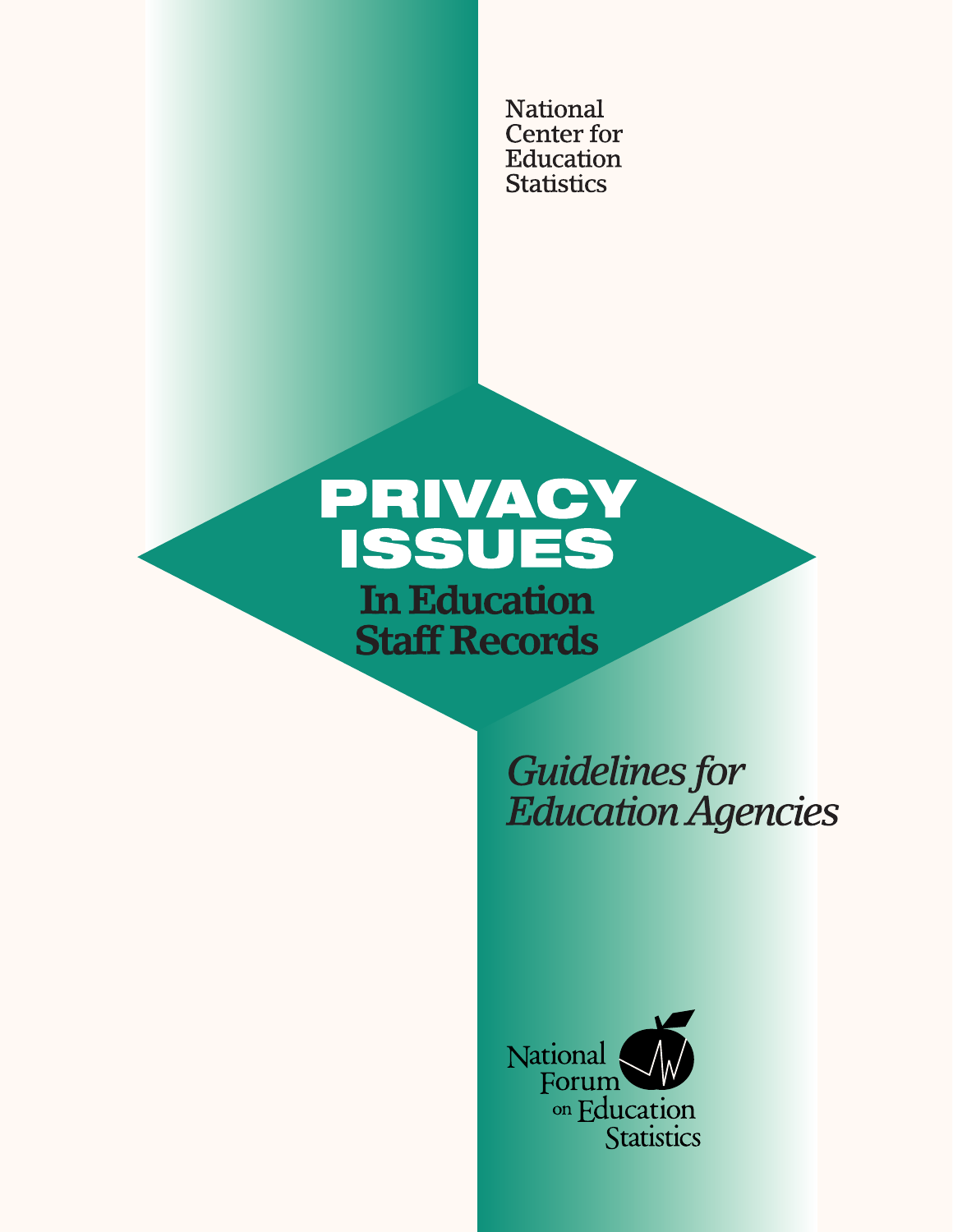National **Center for** Education **Statistics** 

# PRIVACY **ISSUES In Education Staff Records**

**Guidelines for Education Agencies** 

**Oona Cheung** *Council of Chief State School Officers*

Data Confidentiality Task Force National Forum on Education Statistics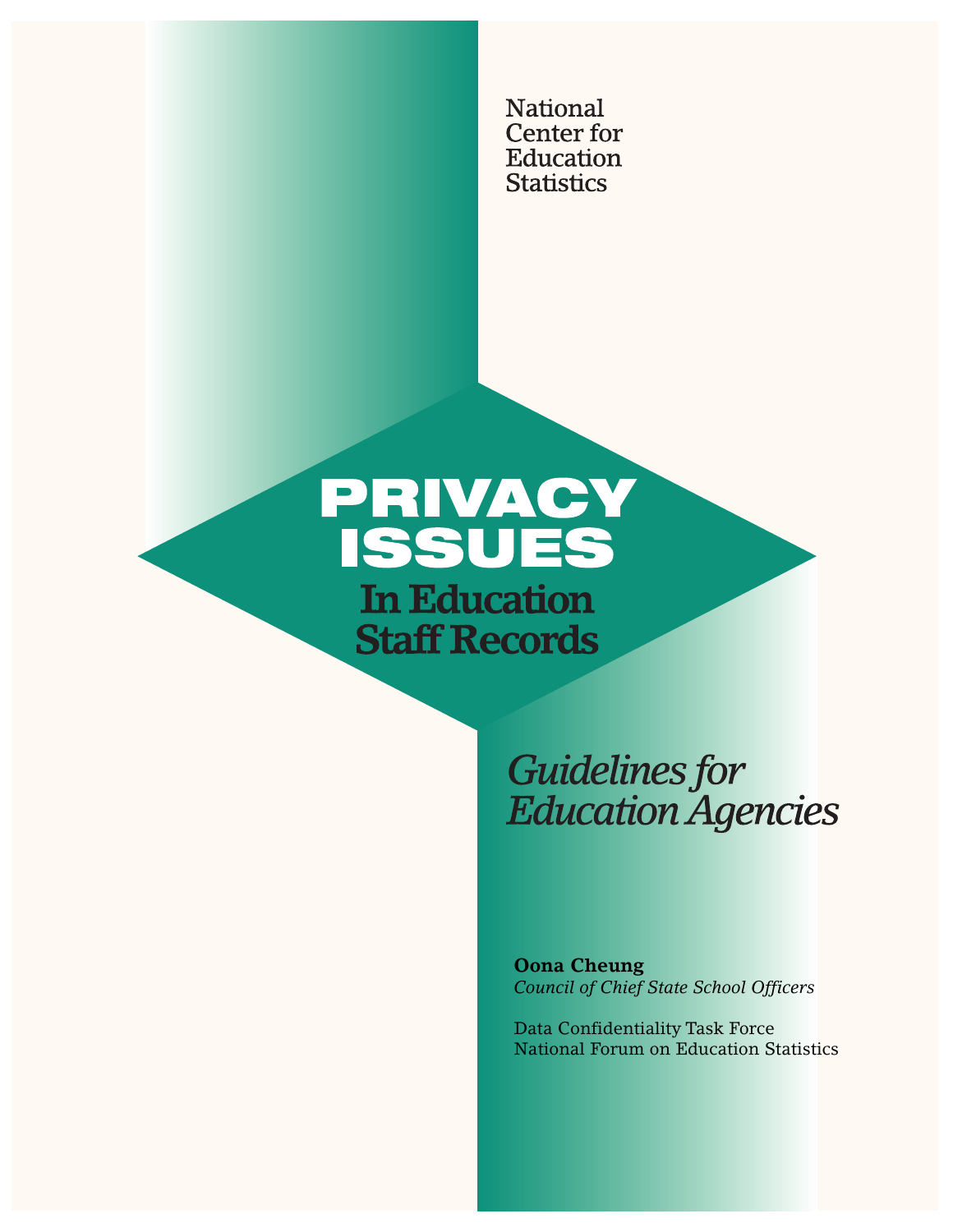**U.S. Department of Education** Richard W. Riley *Secretary*

**Office of Educational Research and Improvement** C. Kent McGuire *Assistant Secretary*

#### **National Center for Education Statistics**

Gary W. Phillips *Acting Commissioner*

The National Center for Education Statistics NCES is the primary federal entity for collecting, analyzing, and reporting data related to education in the United States and other nations. It fulfills a congressional mandate to collect, collate, analyze, and report full and complete statistics on the condition of education in the United States; conduct and publish reports and specialized analyses of the meaning and significance of such statistics; assist state and local education agencies in improving their statistical systems; and review and report on education activities in foreign countries.

NCES activities are designed to address high priority education data needs; provide consistent, reliable, complete, and accurate indicators of education status and trends; and report timely, useful, and high quality data to the U.S. Department of Education, the Congress, the states, other education policymakers, practitioners, data users, and the general public.

We strive to make our products available in a variety of formats and in language that is appropriate to a variety of audiences. You, as our customer, are the best judge of our success in communicating information effectively. If you have any comment or suggestions about this or any other NCES product or report, we would like to hear from you. Please direct your comments to:

National Center for Education Statistics Office of Educational Research and Improvement U.S. Department of Education 555 New Jersey Avenue, NW Washington, DC 20208-5574

February 2000

The NCES World Wide Web Home Page is: **http://nces.ed.gov**

#### **Suggested Citation**

U.S. Department of Education. National Center for Education Statistics*, Privacy Issues in Education Staff Records: Guidelines for Education Agencies,* by Oona Cheung. NCES 2000-363. Washington, DC: 2000.

#### **For ordering information on this report, write:**

U.S. Department of Education ED Pubs P.O. Box 1398 Jessup, MD 20794-1398

Or call toll free 1-877-4ED-PUBS

**Contact:** Lee M. Hoffman (202) 219-1621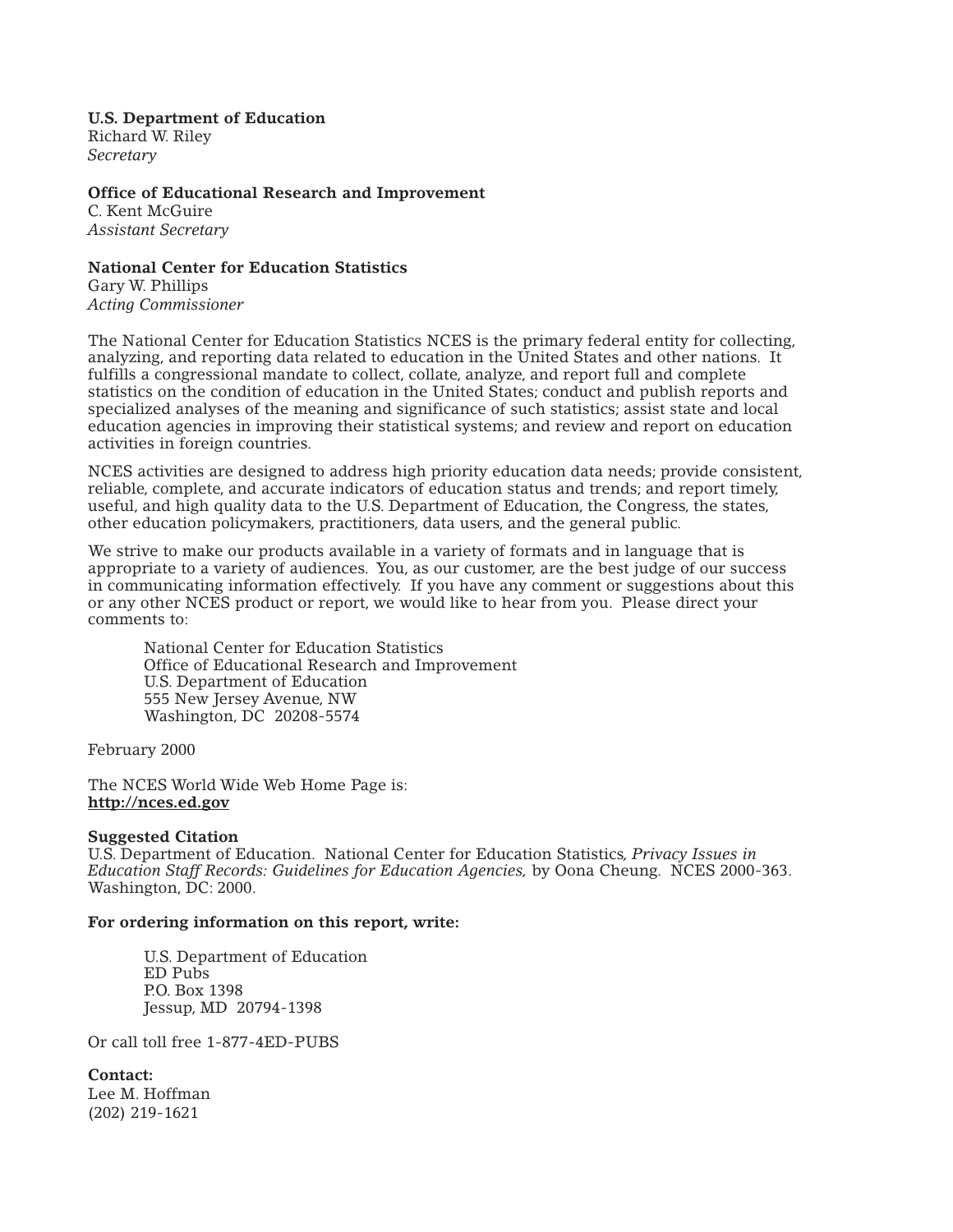

| Chapter 2. Open Government versus Personal Privacy3        |
|------------------------------------------------------------|
|                                                            |
|                                                            |
|                                                            |
|                                                            |
|                                                            |
|                                                            |
|                                                            |
|                                                            |
|                                                            |
| Chapter 3. Access to and Release of Staff Records  8       |
|                                                            |
|                                                            |
|                                                            |
|                                                            |
|                                                            |
|                                                            |
|                                                            |
| Chapter 4. Collection and Maintenance of Staff Records  15 |
|                                                            |
|                                                            |
|                                                            |
|                                                            |
|                                                            |
|                                                            |
|                                                            |
|                                                            |
|                                                            |
|                                                            |
|                                                            |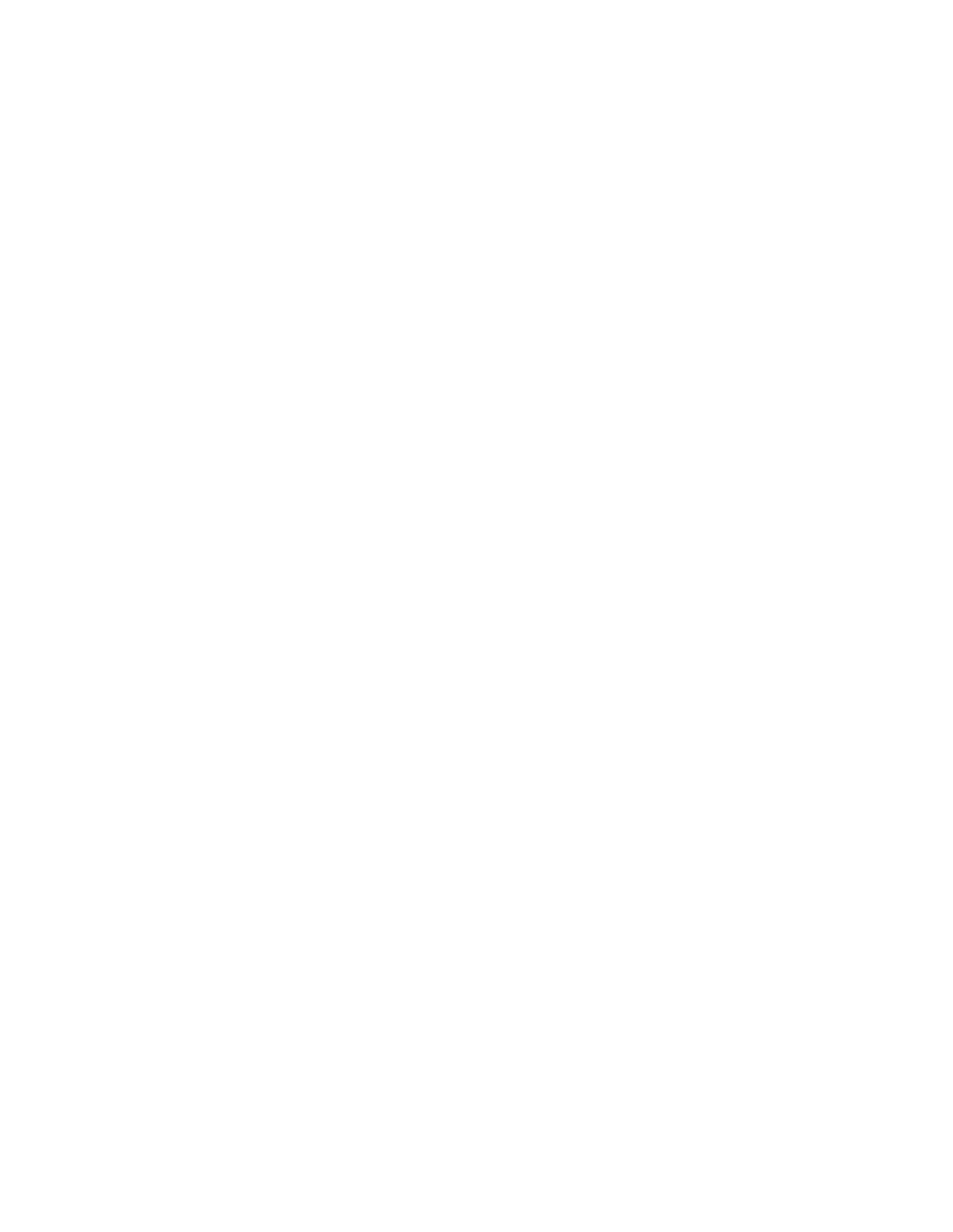# **Acknowledgments**

This document was developed under the direction of the Data Confidentiality Task Force of the National Forum on Education Statistics, with the support of the Council of Chief State School Officers (CCSSO) of Washington, D.C.. The effort was funded by the National Center for Education Statistics (NCES) of the U.S. Department of Education.

The following were members of the task force, which provided guidance for both this project and during the development of guidelines for student records:

Judith Fillion New Hampshire Department of Education

Mari Ann Fowler Louisiana Department of Education

Edward Glassman Office of the Under Secretary U.S. Department of Education

Lee Hoffman National Center for Education Statistics U.S. Department of Education

Roger Hummel Pennsylvania Department of Education

Jo Ann Keith Colorado Department of Education

Steve King Wyoming Department of Education

Cherry Kugle Texas Education Agency Jerry Malitz National Center for Education Statistics U.S. Department of Education

Dori Nielson Montana Department of Education

Paul Planchon National Center for Education Statistics U.S. Department of Education

Dennis Powell (Task Force Chair) Illinois State Board of Education

Nathan Slater Mississippi Department of Education

Edward Strozyk Washington Department of Public Instruction

Leland Tack Iowa Department of Education

Sharon Tuchman Office for the Civil Rights U.S. Department of Education

In addition, the following individuals joined the task force to provide valuable advice about privacy issues involving staff records: Jacques Nacson, National Education Association; and Elizabeth Warren, Piedmont (South Carolina) Education Consortium.

Members of the National Forum on Education Statistics reviewed several versions of the draft and improved the final document with their insightful comments and suggestions. The National Association of Secondary School Principals in Reston, Virginia, allowed the author to use the information published in the Association's Legal Memorandum. Lee Hoffman of NCES offered invaluable support and advice over the course of the document's development.

Editing, layout, and design assistance were provided by Denis Lipman and Frances Erlebacher of The Creative Shop in Rockville, Maryland.

The views expressed here do not necessarily reflect the position or policy of the U.S. Department of Education, and no official endorsement by the Department should be inferred.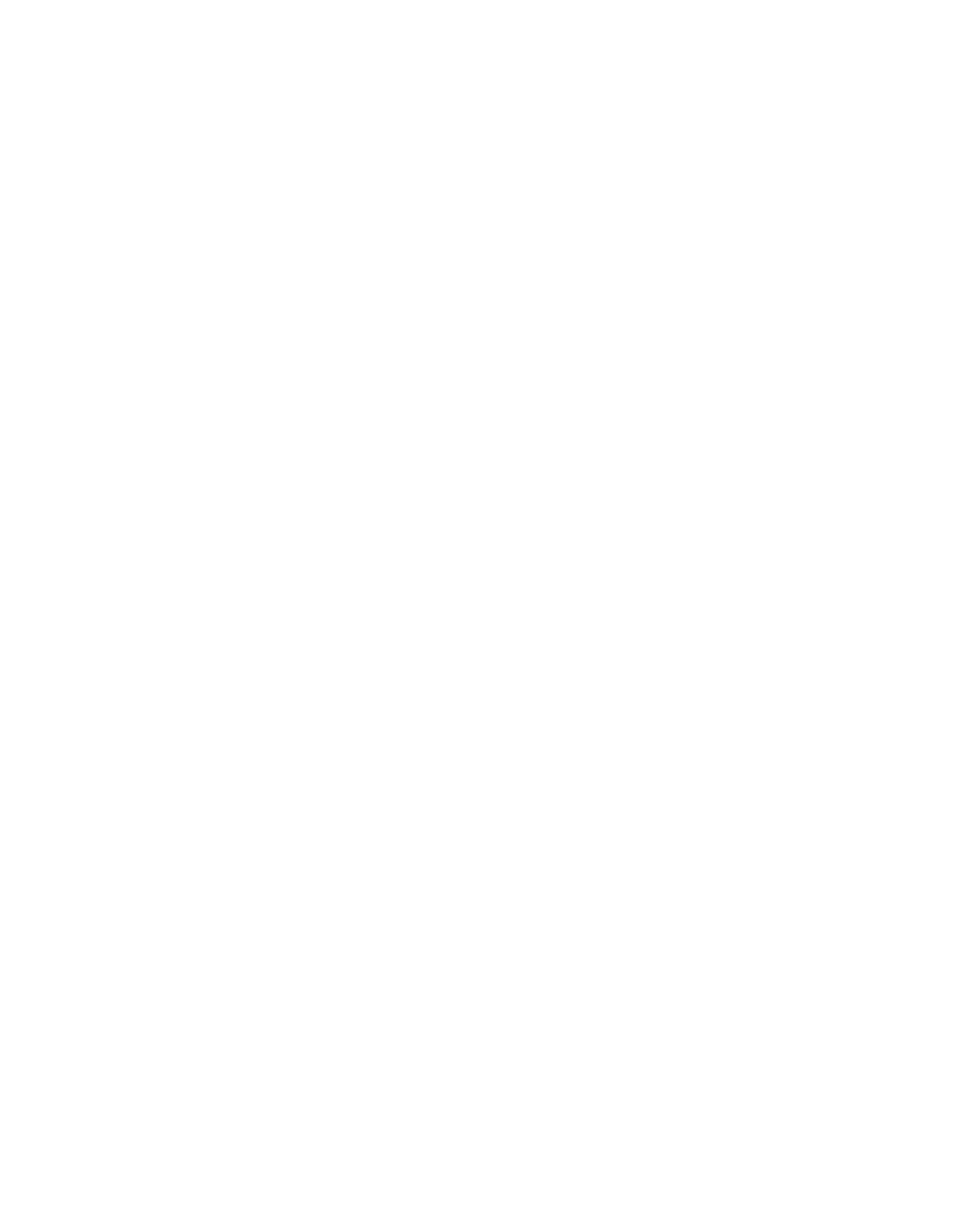# **Overview**

Schools, school districts, and state education agencies maintain a large volume of personnel files. A lot of personal information is kept in these records, including personal identifiers such as social security numbers; demographic information; salary; benefits; residence; dependents; education; employment history; medical history; evaluations; assignments; and, occasionally, even background check results. Under certain circumstances, personnel files and/or the information they contain may be requested by, and released to, parties other than the individual concerned.

**CHAPTER 1** 

This document discusses the issues related to releasing these records and their contents. It is not intended to provide legal guidelines, but rather to introduce the key concepts involved in protecting and managing information in staff records. With an understanding of the privacy issues surrounding staff records, agency or school officials may develop policies and procedures to protect employee privacy without conflicting with the public's need to know and its right to have access to government records. Other possible users include personnel from school boards, intermediate education units, professional associations, and researchers.

Unlike the information in student records, which belongs to the students and their parents, many parts of staff records maintained by state and local education agencies are considered "public records." Although they are entrusted to the agency for use and management, these records are governed by each state's open records law or Freedom of Information Act (FOIA). If you are used to working with student records, you will find that there are fewer restrictions, and a lot less guidance, involving staff records. The laws generally permit the public to inspect government records upon request, with some specific exceptions and exemptions that vary by state.

State laws differ greatly in what and how public records are to be maintained and released. In addition, each state has its own exceptions, definitions, and practices. The issues discussed in this guide should therefore be addressed within the context of the laws in your state that govern the maintenance and release of public records. These are usually found in the state's open records law or FOIA. In some states, other laws and regulations may restrict the disclosure of certain informa-

**This document discusses the issues related to releasing the information in these records. It is not intended to provide legal guidelines, but rather to introduce the key concepts involved in protecting and managing information in staff records.**

**Each state has its own exceptions, definitions, and practices. The issues discussed in this guide should be addressed within the context of the laws in your state that govern the maintenance and release of public records.**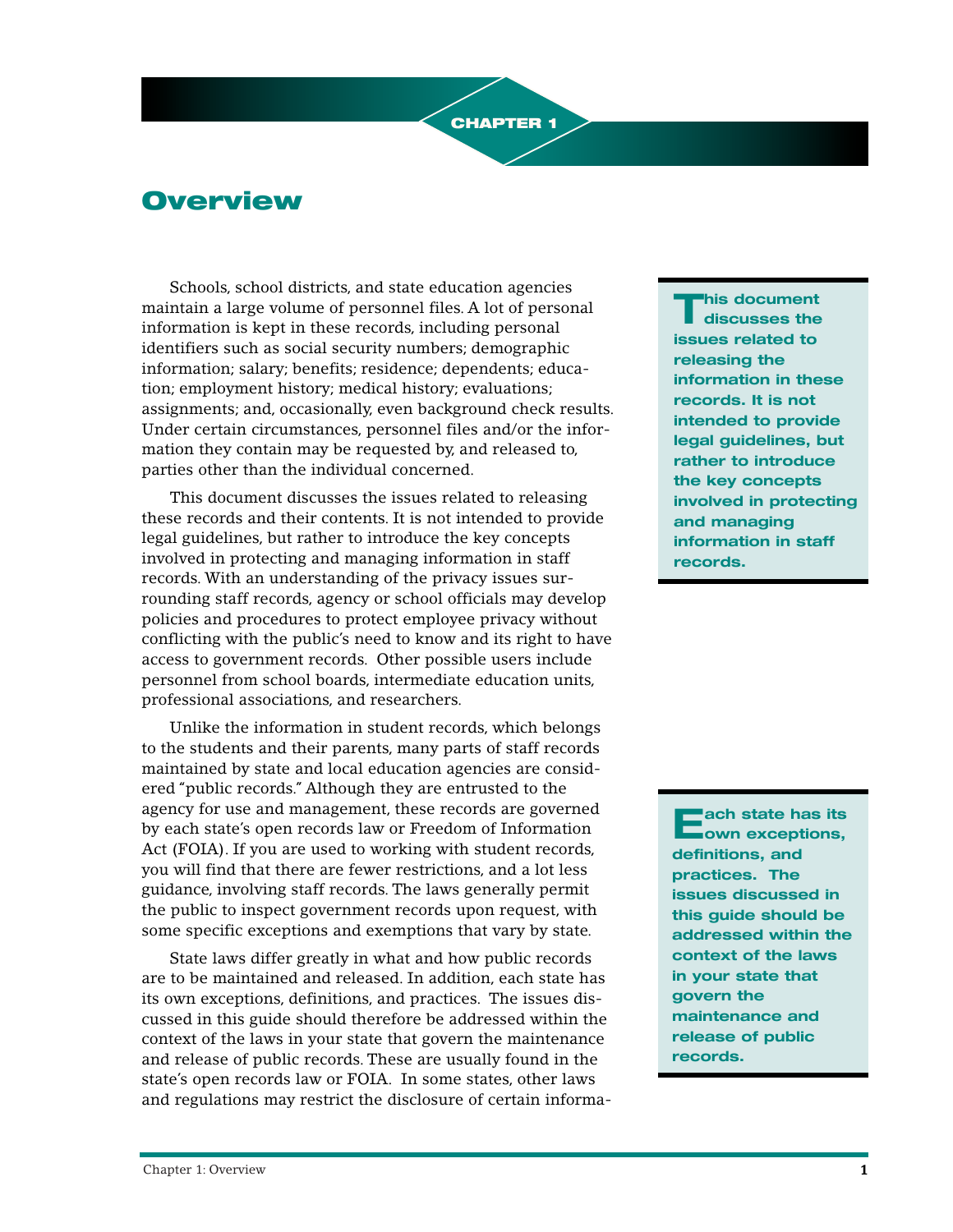**Ask your agency's legal office for current copies of relevant state laws and regulations, as well as information about applicable case laws.**



tion, such as licensure records. State libel and defamation laws may also have implications for releasing public records.

State and local education agency staff should be familiar with the specific state laws and regulations. Ask your agency's legal office for current copies of relevant state laws and regulations, as well as information about applicable case laws. Additional information may be available from the state Attorney General's office, state licensure and certification authorities, the human resources office, the school board, and FOIA officials.

### **Other Resources**

This publication was developed by the Data Confidentiality Task Force of the National Forum on Education Statistics. The Forum is a cooperative system combining the resources of federal, state, and local education agency personnel to improve the availability, quality, comparability, timeliness, and usefulness of education data. Since November 1994, the Task Force has directed multiple efforts to clarify the issues surrounding the maintenance of confidentiality of student and school staff data. A brochure, *Protecting the Privacy of Student Education Records1 ,* was developed to promote the public understanding of the Family Educational Rights and Privacy Act (FERPA), a federal law that gives parents the right to review and confirm the accuracy of education records while restricting the records' improper release. A companion document, *Protecting the Privacy of Student* Records: Guidelines for Education Agencies<sup>2</sup>, assists state and local education agency staff with the development of policies and procedures to protect information about students and their families from improper release, while satisfying the need for school officials to make sound management, instructional, and service decisions. Although the *Guidelines* focuses on student records, it explains some important privacy terms and concepts that are applicable to staff records, and should therefore be considered a useful companion to this document. In addition, the Forum publication called *Safeguarding Your Technology: Practical Guidelines for Electronic Education Information Security3* was developed to help administrators and staff at the school, district, and state levels gain a better understanding of how to effectively protect sensitive electronic information, critical systems, and computer equipment.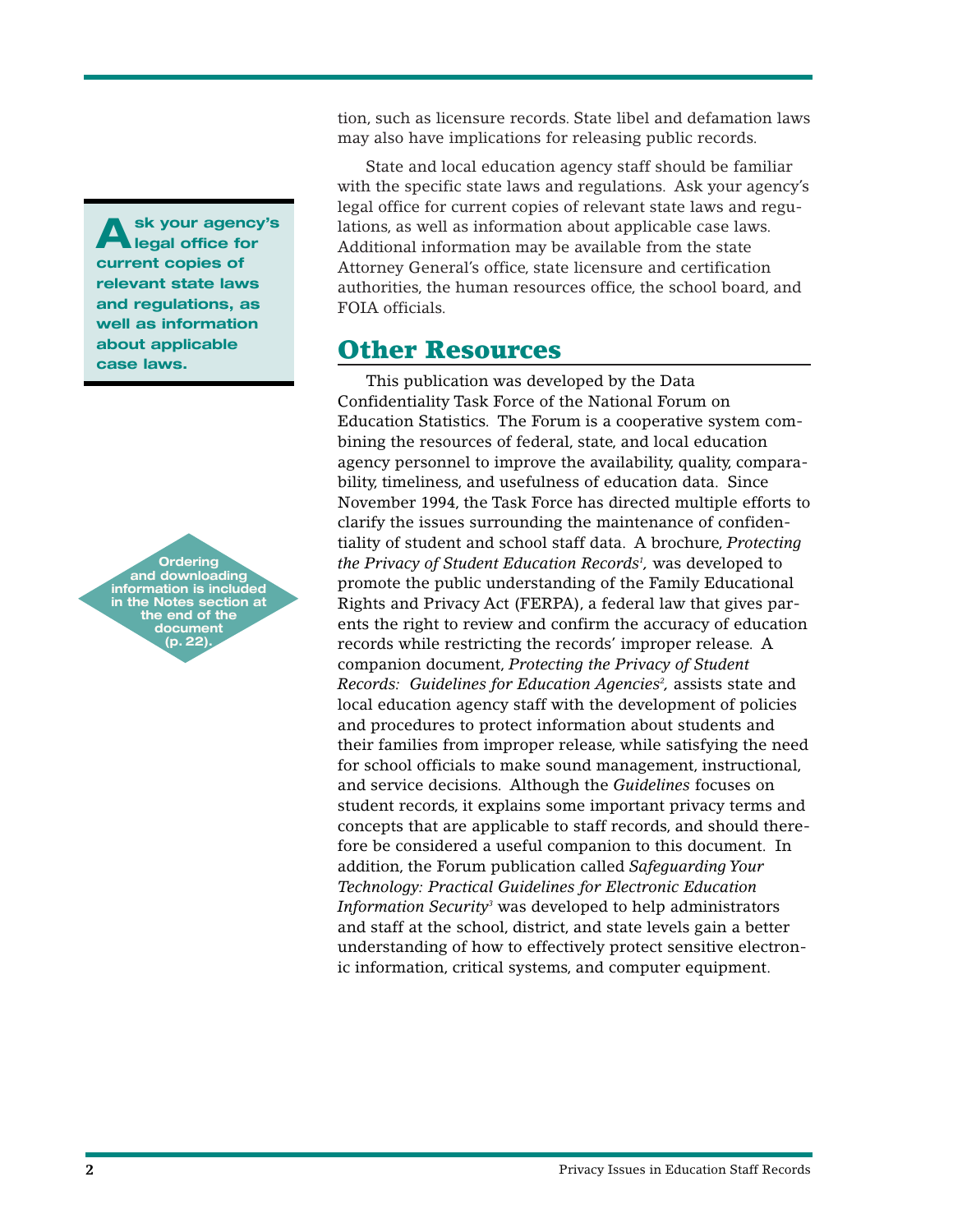

# **Open Government versus Personal Privacy**

## **Overview**

This chapter briefly describes the scope of existing federal laws that discuss privacy and public records. It also outlines the common characteristics of states' open records laws and privacy laws. It lists examples and explains such important terms as trustee of the records, public agency, public record, personnel file, personal privacy interest, and clearly unwarranted invasion of personal privacy. Agency or school staff should be familiar with these concepts before making decisions about releasing staff records.

Information and concepts presented in this chapter are taken primarily from a legal memorandum published by the National Association of Secondary School Principals (NASSP) in May 19894 . This eight-page document analyzes how agency or school officials should balance the public's right to know with an individual's right to privacy. It also includes examples of case law exemptions that have been allowed in state courts.

## **Federal Laws**

Federal law does not protect the privacy of staff records as it does student records. However, the federal Freedom of Information Act (FOIA), 5 U.S.C. sec. 552 (1966, rev. 1976); and the Privacy Act, U.S.C. sec. 552a (1976) govern the records maintained by *federal* agencies. It is important to note that state FOIA or privacy laws may not include the same exemptions as the federal statutes.

### **The Federal Freedom of Information Act**<sup>5</sup>

The Freedom of Information Act helps Americans obtain information about the actions of the federal government. It requires that citizens be given access to federal records unless disclosure involves:

- ➤ Litigation
- ➤ The Central Intelligence Agency
- ➤ Internal agency memoranda
- ➤ Personnel matters
- ➤ Trade secrets
- ➤ Classified documents
- ➤ Law enforcement activities

**T he federal Freedom of Information Act and the Privacy Act govern the records maintained by federal agencies. It is important to note that state FOIA or privacy laws may not include the same exemptions as the federal statutes.**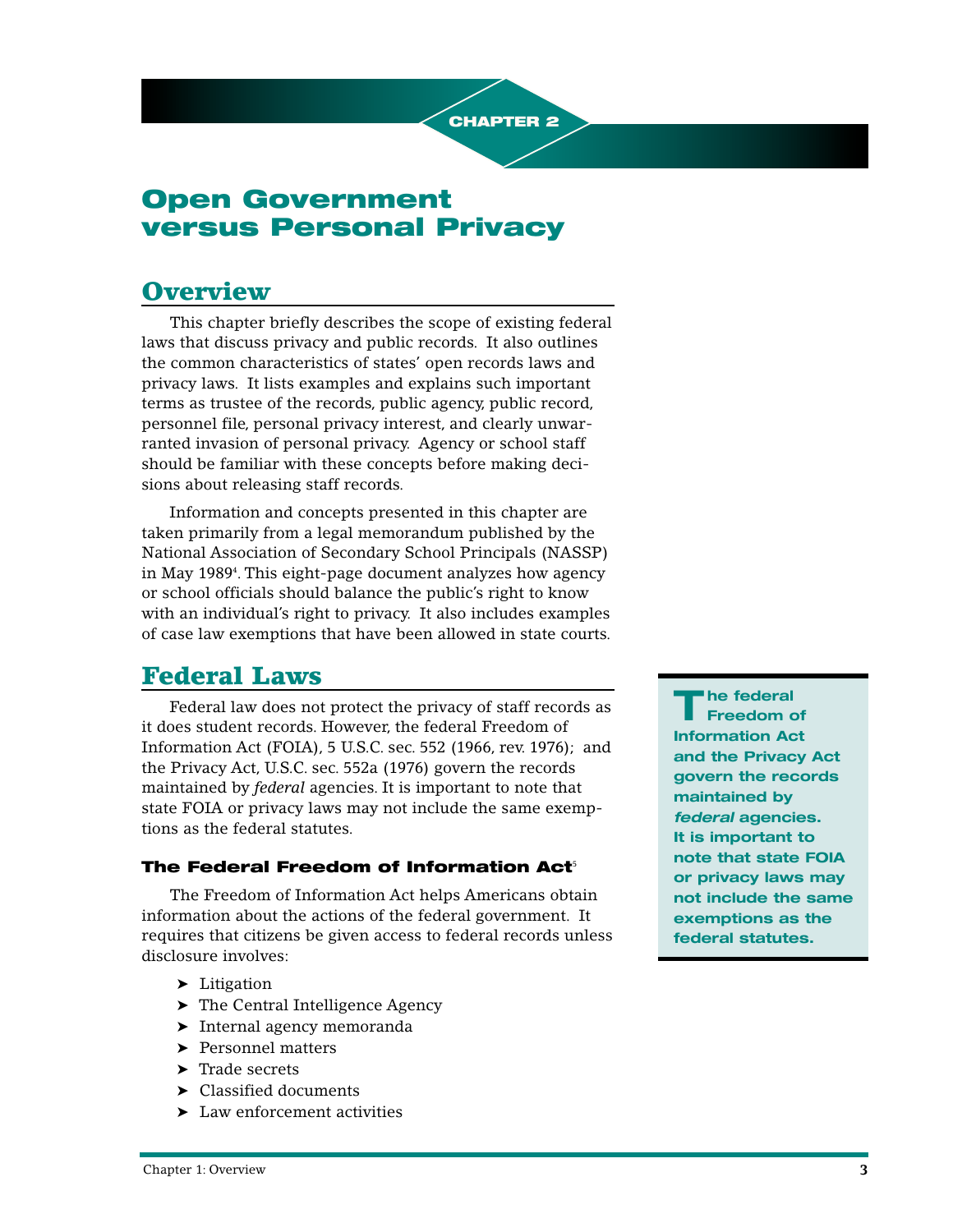- ➤ Confidential government sources
- ➤ Violating an individual's privacy interests
- ➤ Civil service examinations (to the extent that access would affect the tests' fairness)

If an agency denies a request for information, the requester must be told why within 10 days. The requester may appeal, either within the agency itself or in court.

#### **The Federal Privacy Act<sup>6</sup>**

The Privacy Act gives individual Americans the right to see and copy files that the federal government maintains on them, find out who else has had access to the information, and request a change in any information that is not accurate or relevant. However, access may be denied if the records involve:

- ➤ Law enforcement activities
- ➤ The Central Intelligence Agency
- ➤ Litigation
- ➤ Civil service examinations (to the extent that access would affect the fairness of the tests)
- ➤ Confidential government sources

In addition, the law allows federal files to be opened to others in a few cases, including:

- ➤ A purpose similar to the original reason for collecting the information
- ➤ For statistical research
- ➤ For law enforcement purposes
- ➤ When ordered by a court
- ➤ If it is medically necessary for the requester to have access to the information

The Privacy Act requires federal agencies to:

- ➤ Respond to a request for information within 10 days
- ➤ Notify the public about the types of files maintained via the *Federal Register*
- ➤ Let the public know how the information is used
- $\blacktriangleright$  Make sure the information in the files is relevant
- ➤ Use the information only for the purpose(s) for which it was initially collected

The federal Privacy Act also prohibits government agencies from collecting and using social security numbers (SSN), except as authorized by federal law or by disclosure practices adopted at the federal, state, or local level prior to 1975.

Individuals may appeal in court if access is denied.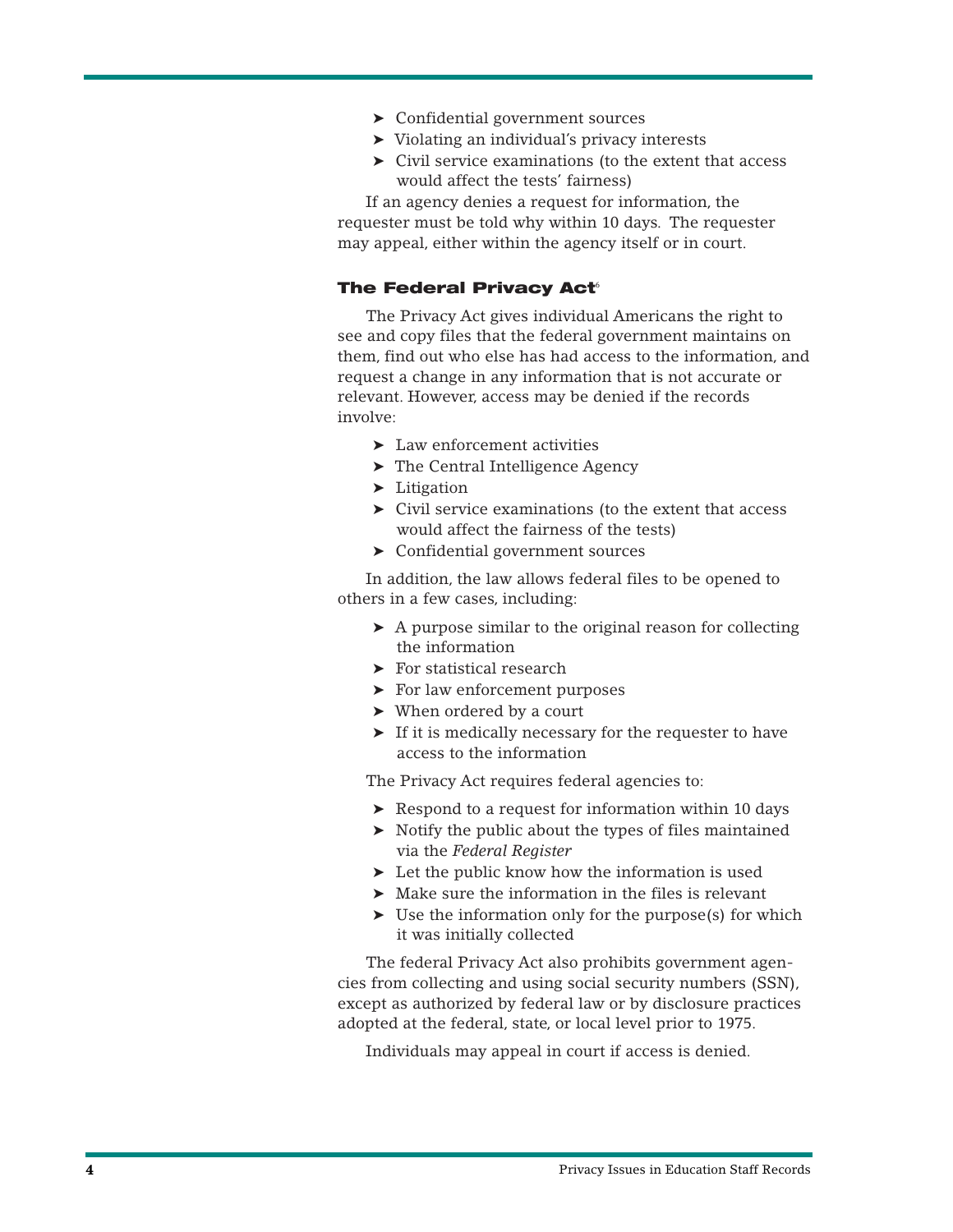## **Guidelines**

The public's right to know what information is maintained by the government is legislated by federal and state FOIA or open records laws. Records of school staff, who are employees of a publicly funded agency, are generally "open records" unless they are considered "confidential" or exempted from release by state laws or local policies. However, access has generally been restricted in personnel matters involving medical records, certain inter- or intra-agency memoranda, materials deemed drafts and notes (prior to a final decision), and matters reasonably contemplated to be litigated. Information can also be restricted if its disclosure would constitute an "invasion of personal privacy." In other situations, information may be released or disclosed for a staff member's personal safety concerns. School administrators need both a knowledge of specific statutes that govern their school districts and an understanding of the principles undergirding the applicable public records and privacy laws. Case law on personnel file issues may also be relevant, and school administrators should research and keep on file any applicable state statute and case law to guide them in disclosure decisions.

Understanding the following concepts will help in disclosure decisions. Additional terms are defined in the Glossary at the end of this document.

### **A. Trustee of the Records**

A philosophical cornerstone in maintaining public records is the concept that the actual records belong to the public. Agency or school officials are only the public's "trustees of the records." Agency or school officials are entrusted by the public to manage and use these information resources wisely, as they do in managing and using public funds. (This contrasts with student records, where the information belongs to the students and their parents.) This concept of "trusteeship" has historically led public records officials and state courts to disclose the information in staff records when requested. However, depending on the particular case, the courts may agree to grant an exemption and disclose a particular document or portion of a document.

### **B. Public Agency**

Public schools are funded by a combination of federal, state, and local funds. They are therefore considered public agencies in all states and typically governed by state statutes. Personnel records in private schools are governed by common law rules, such as libel or defamation laws. Federal and state statutes may apply to private organizations that are closely aligned to a public agency. For example, if a private organiza-

**Records of school staff, who are employees of a publicly funded agency, are generally "open records" unless they are considered "confidential" or exempted from release by state laws or local policies.**

**Additional terms are defined in the Glossary at the end of this document (p.21).**

**A** gency or school **officials are entrusted by the public to manage and use these information resources wisely, as they do in managing and using public funds.**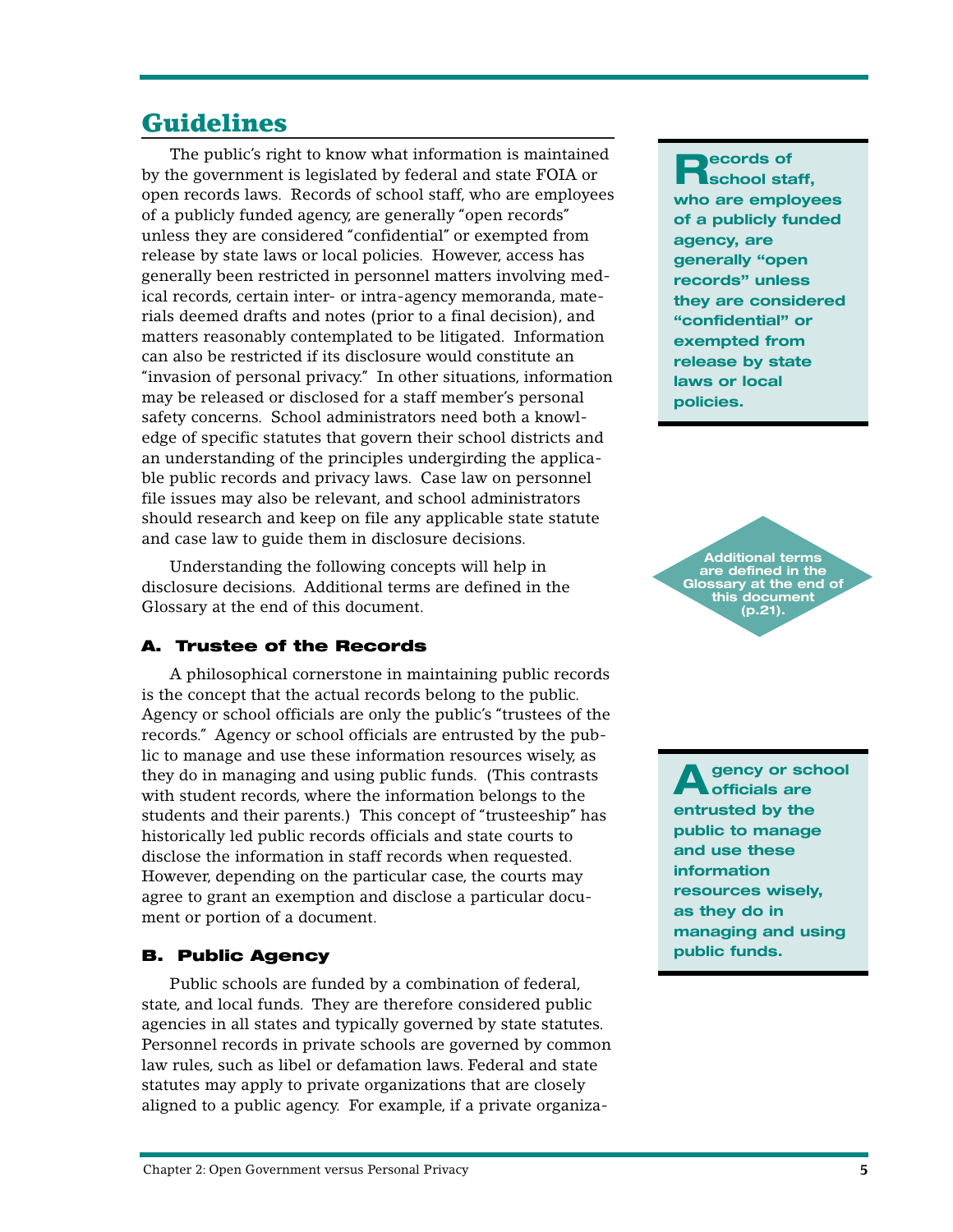If is the *nature*<br>and *purpose* of **t is the nature the record that determine its status, not the place where it is kept.**

**I** t is importar analyze the **t is important to specific information being requested, because it is not how the records are labeled, but rather their actual content that will determine disclosure or exemption.**



**T he privacy interest must be substantial, not just a mere possibility.**

tion has a contractual agreement with a public agency to perform specific tasks; documents related to these tasks may be considered "public records."

#### **C. Public Record**

State statutes generally specify what is considered a "public record." Some states define it as any record "required" by law. Other states have broader definitions that may cover all records "kept" or "used" by a public agency. Some states include in their definitions those records that are of preliminary and pre-decisional nature, as well as those in final form. In addition to statutory laws, case law has also defined "public records." In other words, it is the *nature* and *purpose* of the record that determine its status, not the place where it is kept. For example, documents produced and maintained by a private consultant might be considered a public record if the consultant was hired by a school district to identify a candidate.

#### **D. Personnel File**

The federal FOIA contains disclosure exemptions that include "personnel" and "medical" files. Also exempted are files with information that, if disclosed, would constitute a "clearly unwarranted invasion of personal privacy" (see below). However, not all personnel files are exempted from release, and state statutes may not consider an entire personnel file exempted. It is important to analyze the specific information being requested, because it is not how the records are labeled, but rather their actual content that will determine disclosure or exemption.

A variety of personal information is kept in a "personnel file," especially once an individual is employed. These files usually include records obtained elsewhere, such as college transcripts or employment recommendations; as well as records generated within the agency, such as filed grievances or payroll information. In addition, a personnel file may have "segments," which may be kept at different locations and for a variety of purposes. These segments might include a licensure or certification file, retirement information file, employment record, evaluations records, or possible law enforcement information.

#### **E. Personal Privacy Interest**

There is a "personal privacy interest" if disclosing the requested information would harm an individual by embarrassment, loss of reputation, or loss of employment. "Personal" here refers to the individual about whom the information is requested, not a third person, department, or institution. The privacy interest must be substantial, not just a mere possibili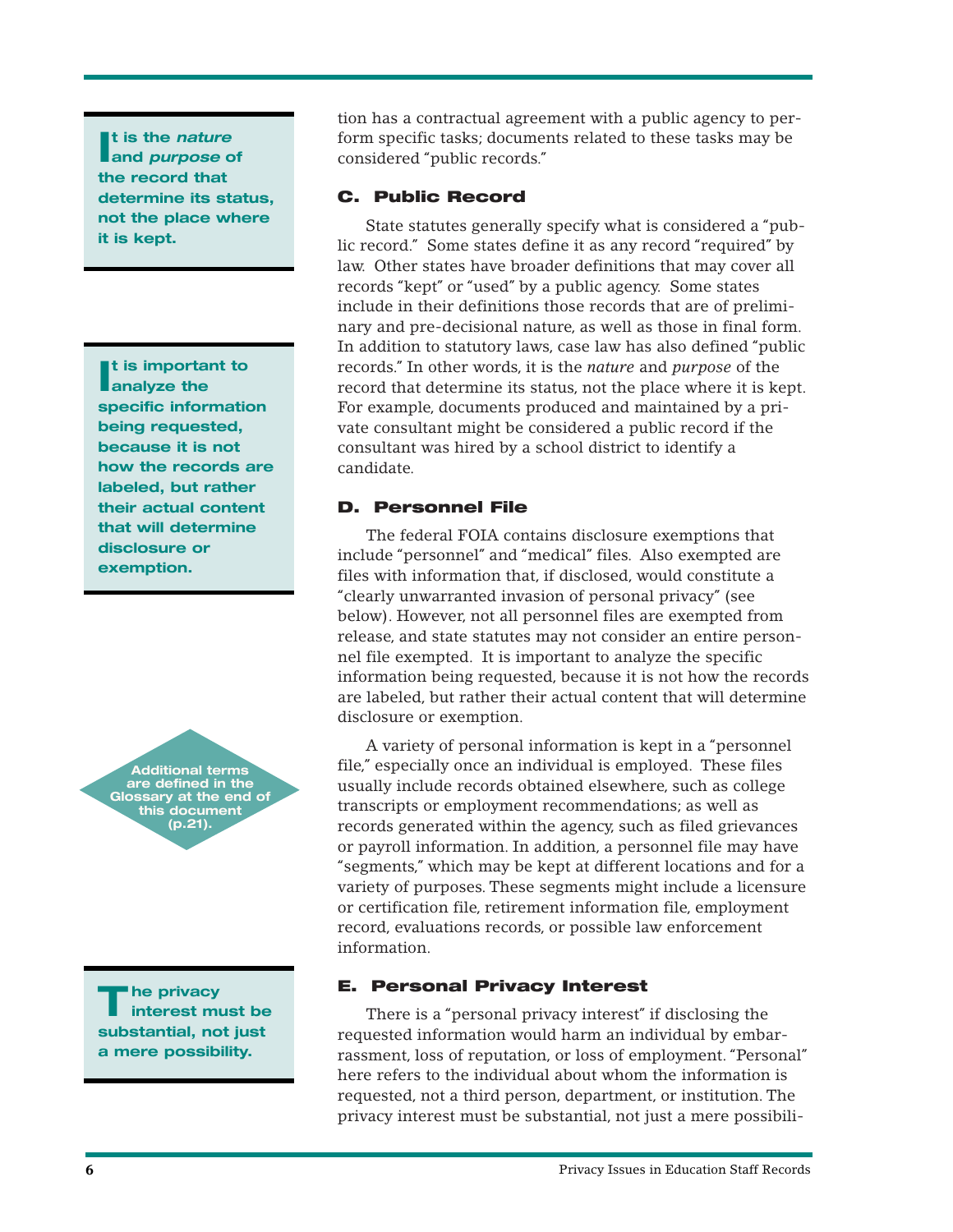ty. However, proving that personal privacy interest exists does not in itself warrant an exemption from disclosure. It simply means that the individual has a valid concern that must be weighed against the benefits of public disclosure.

Some state courts have exempted as "personal" any information that is subjective or evaluative in nature. In Massachusetts, for example, student evaluations of teachers are considered "personal" and exempt from disclosure.

### **F. Clearly Unwarranted Invasion of Personal Privacy**

The records may be exempted from release if an ordinary person would agree that releasing the information would constitute an "invasion of personal privacy," and that such harm would be "clearly unwarranted." The following factors should be considered:

- ➤ The individual's interest in restricting disclosure
- ➤ The public's interest in disclosure
- ➤ The degree of invasion of personal privacy
- ➤ The availability of any alternative means of obtaining the requested information

In a Michigan case, for example, the names and salaries of public employees were ordered by the court to be released to a private party. The state argued that releasing the information would create "ill will, hard feelings, and prejudice" among the employees, but the court found that the minor invasion of privacy resulting from disclosure was outweighed by the public's right to know precisely how its tax dollars were spent.

In another case, in Massachusetts, the media requested the names of candidates for a school district superintendent's position. The court ruled that disclosure could be considered an "invasion of privacy" on an applicant-by-applicant basis. A name could be exempted if evidence showed that disclosure would adversely affect that applicant's current position, standing in the community, or attempts to find future employment. However, not all names could be exempted from disclosure just because some could be withheld.

In Pennsylvania, a court ordered the disclosure of teacher attendance records. The court held that the fact of illnesses or family death would not affect personal reputation or security. The court also noted that school districts should keep such records separate from others with sensitive information that could be found exempt from disclosure.

**The records may be exempted from release if an ordinary person would agree that releasing the information would constitute an "invasion of personal privacy," and that such harm would be "clearly unwarranted."**

**Additional terms are defined in the Glossary at the end of this document (p.21).**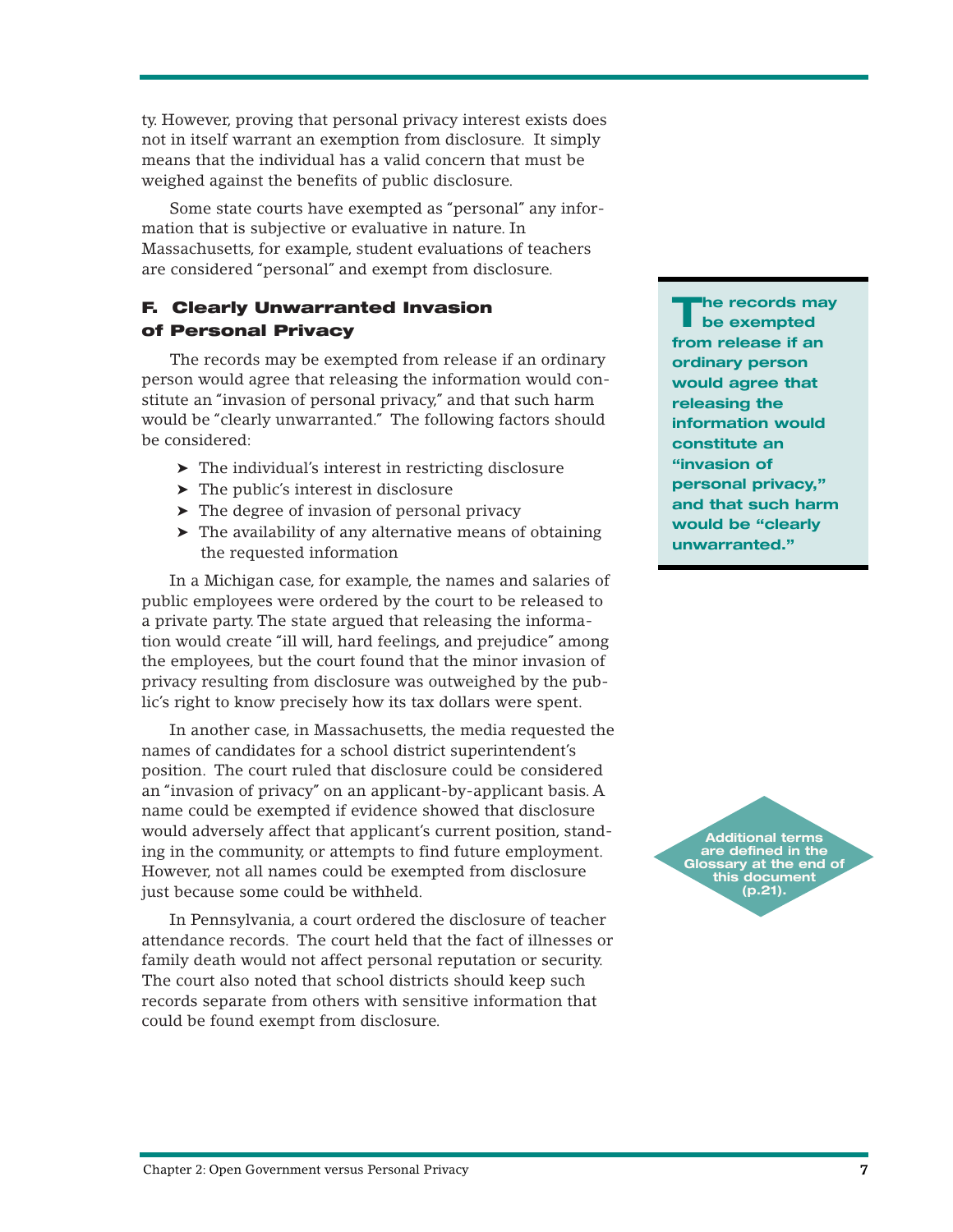

# **Access to and Release of Staff Records**

### **Overview**

This chapter covers the procedures for analyzing the nature of the data, in order to determine what information should be disclosed upon request. It lists state examples of exemption and non-exemption, and uses the NASSP guidelines.

# **Commonly Asked Questions**

*Q. If colleges want detailed information about their graduates who are now teaching, what can be released?*

A. You can release the information to the extent required or allowed by your state laws and local policies. Also check the school board rules for any specifics about releasing teacher evaluation information. For example, the fact that a teacher has not been certified may be public information, but the reasons may be confidential. In many states, teacher evaluation records are considered confidential and can only be released to the evaluated individual, the board of education, the administrative staff making the evaluation, and the board/administrative staff of a school to which the teacher has applied for employment.

### *Q. Can staff members request non-disclosure for their own personnel files?*

A. An employment application form may include this question: "Do you object to the release of information related to this application, or the fact of your application, to anyone other than submitted references?" Make sure to ask for the reason. Your state may allow prospective applicants to request non-disclosure of their application because it may adversely affect their community standing or their present or future employment. However, once an individual is employed by the agency, state FOIA and privacy acts govern the records disclosure. Therefore, it is important that applicants understand these rules and accept them prior to employment by a public agency.

#### *Q. When information is requested, must you notify the employee concerned?*

A. Your state laws and statutes or your state/school board

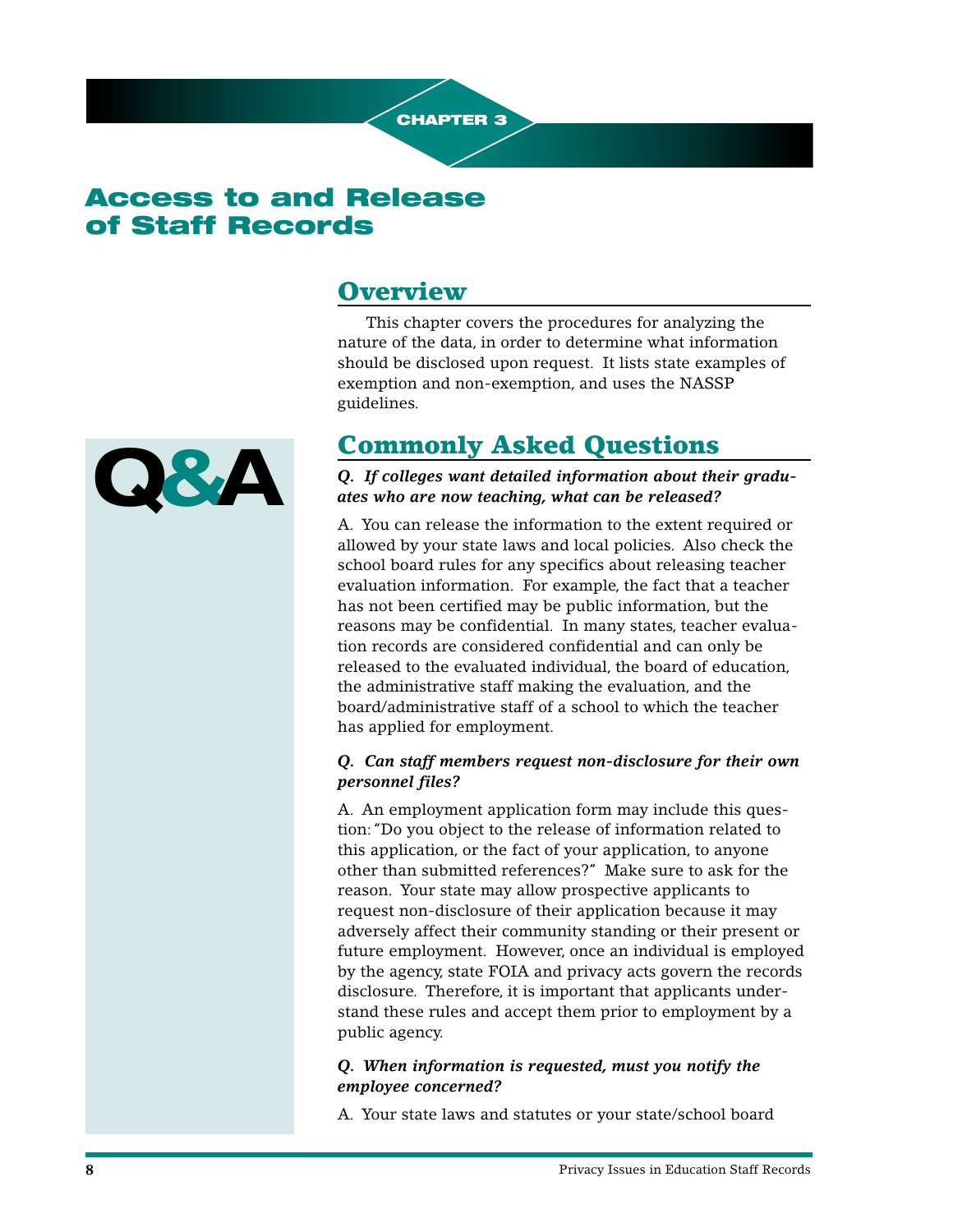policies may or may not require you to notify the employee whose information has been requested and/or disclosed. It is, however, a good practice to keep a log of all requests and disclosures.

### *Q. Who has the right to the information in a file when a complaint has been filed against an employee?*

A. The answer will depend on whether or not the type of information in the file is regulated, and the potential effects of disclosure on the individual. To avoid last minute decisions, an agency or school should establish proper procedures for handling different types of complaints or grievances, including who should be responsible, who should be notified, how the investigation should be handled, and how the information about the investigation should be maintained.

### *Q. Do I have to respond to every inquiry? Is there a penalty for not doing so?*

A. Your state FOIA or open records laws should have general requirements or guidance regarding how the public may request access to public records. However, many states designate a records official to deal with such requests and related issues. If so, you may need to refer the requester to the appropriate office. Penalties for not complying with the state FOIA or open records law may vary.

#### *Q. Can we distinguish between valid research projects and those that are just a burden?*

A. If the records are public, burden is generally not an issue as considered in courts. Court decisions are generally not based on burden, but rather on balancing the public's right to know against personal privacy interests.

### *Q. What do I do when a law enforcement agent asks for staff information?*

A. If the release is allowable by your state's public safety law and the request is authenticated, you must release the information.

#### *Q. Does a subpoena require turning over the entire file?*

A. A subpoena usually states what specific information is required. Unless the entire file is subpoenaed, you may not need to turn it over.

### *Q. Am I liable if I disclose something I shouldn't or withhold information I should release? Am I liable for accuracy if I didn't collect the data?*

A. Check your state's privacy laws regarding the penalty (including any personal liability) for releasing confidential

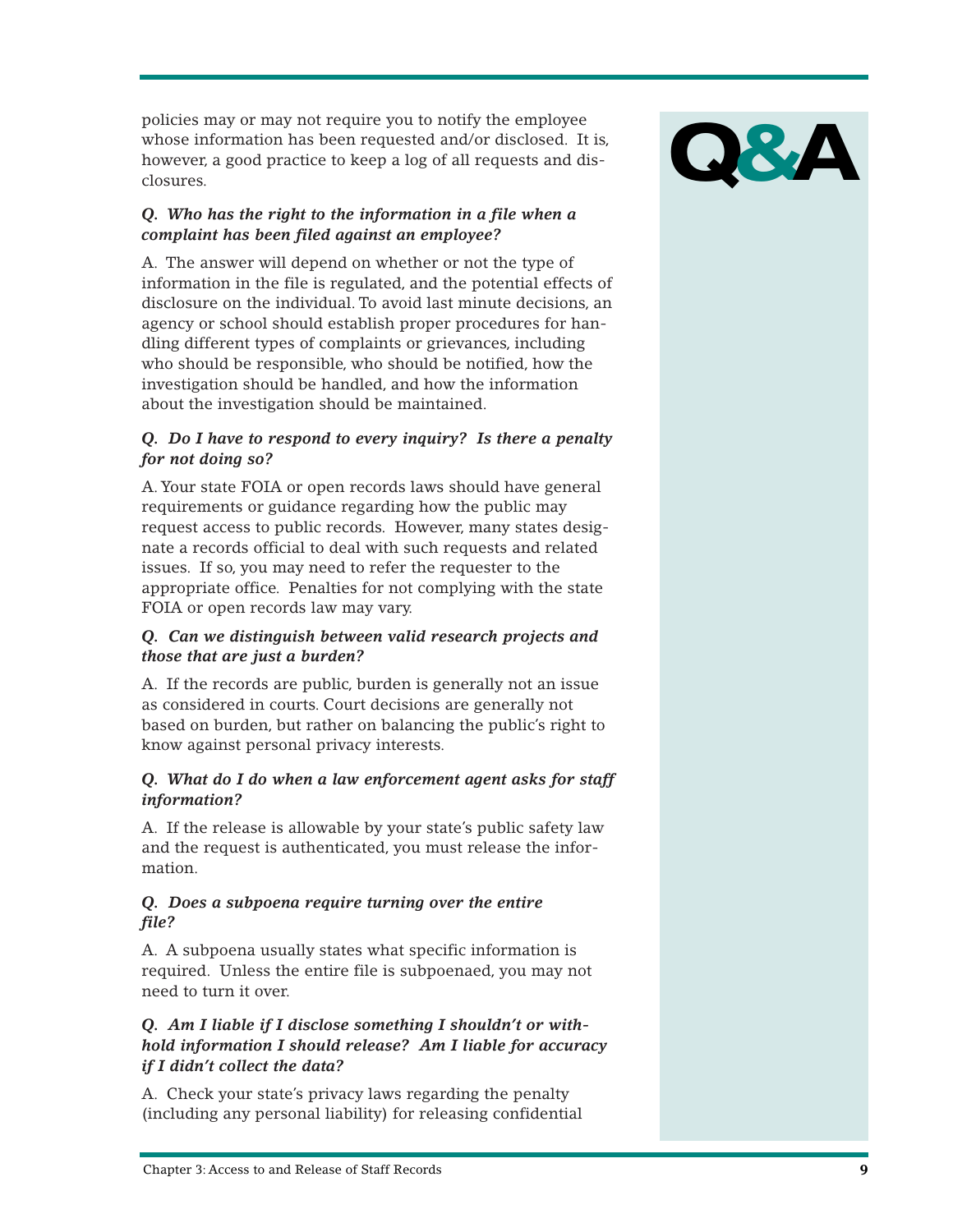

records, and the open records laws for refusing to release public records. If you did not collect the data but maintain its integrity in good faith, you generally are not liable for inaccuracies.

#### *Q. To what extent can a state or local administrator restrict access to, or release of, staff records?*

A. State or local administrators may restrict access to, or release of, staff records as permitted by their state laws and statutes. State or school board rules may also have policies regarding this issue. However, even with public records, the administrator has an ethical responsibility to protect the records' integrity and allow access only for legitimate purposes. Specific guidelines for protecting the records system may be found in *Safeguarding Your Technology: Practical Guidelines for Electronic Education Information Security.*

#### *Q. Which school officials have rights to records? What rights do local board members have?*

A. School officials and local board members have the same rights to the records as the public. Additional rules may be established by the board to allow access by school officials or local board members if necessary to carry out their responsibilities.

#### *Q. Who determines the format of the information released, i.e., as a paper or electronic file?*

A. Your state FOIA or open records law and statutes, or the records official, should have policies and procedures regarding this area.

#### *Q. What is the process for requesting information? Should there be a protocol?*

A. Your state FOIA or open records law and statutes, or the records official, should have the policies and procedures regarding this area.

#### *Q. How do I conduct meetings in which personal information is to be discussed?*

A. School board rules usually state what types of meeting should be considered open to the public and which may be closed. These rules should also state what types of personnel information may be discussed in public. At the state level, the open government laws govern how these meetings are conducted.

#### *Q. If I deny access to a file, must I provide a reason?*

A. Generally, you have to provide a reason for denying access to a file that is considered a public record. Legitimate reasons may include: the record is restricted by law, or releasing the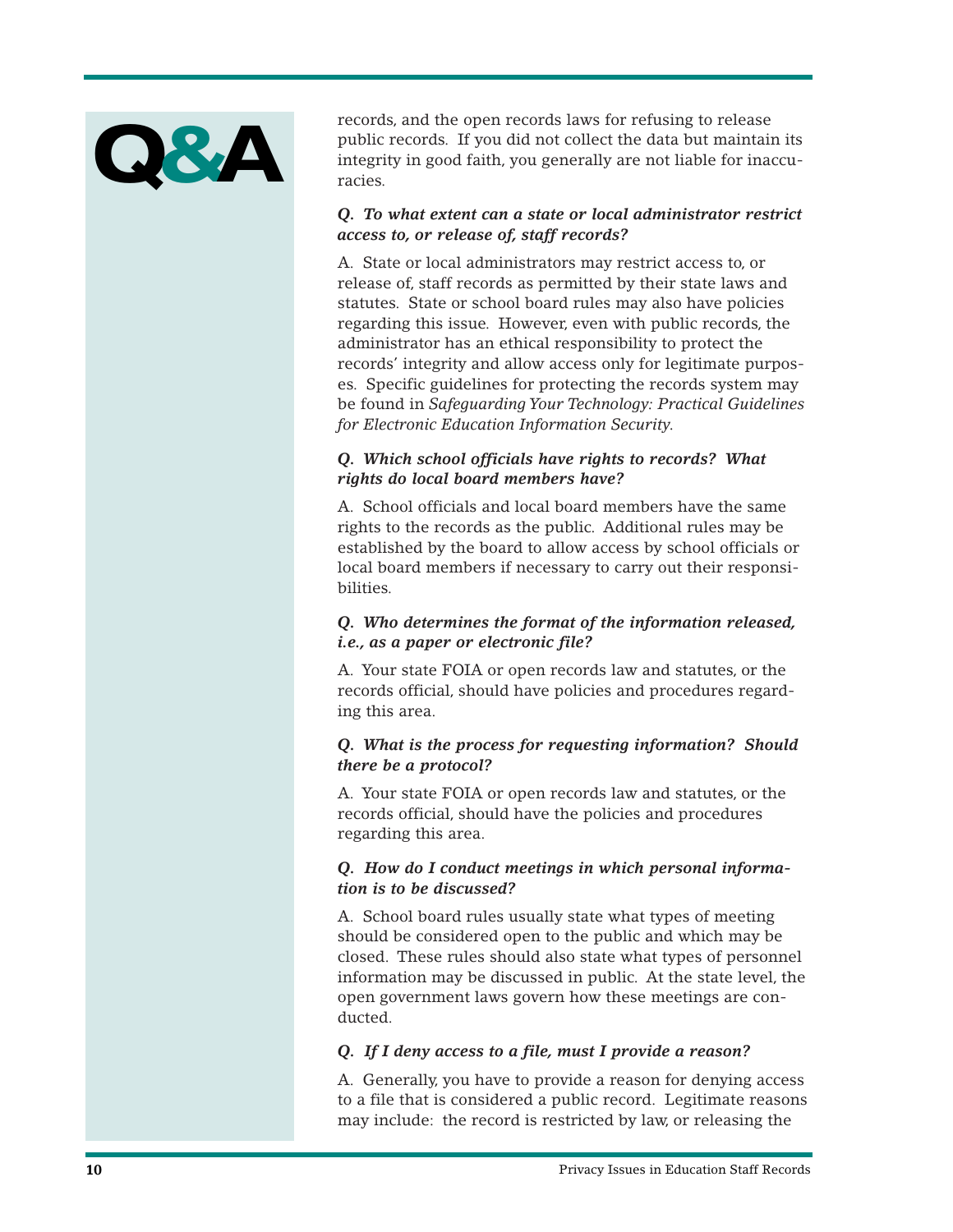information will clearly cause an unwarranted invasion of personal privacy.

#### *Q. Can staff records be transmitted electronically, via FAX or Internet?*

A. Even when release of the staff records is approved, you still have an ethical responsibility to protect the records until they reach the individuals who requested them. Transmitting information electronically may or may not be safe, depending on how you secure the means of transmission. For specific guidelines in this area, see *Safeguarding Your Technology: Practical Guidelines for Electronic Education Information Security.*

#### *Q. When a complaint is made, are we obligated to inform the SEA or LEA staff in question?*

A. The procedure for investigating a complaint is usually determined by state or school board rules. This may include how the complaint is to be handled, and whether the employee involved should be informed.

# **Guidelines**

### **A. Providing Internal Access and Use**

Staff members should have access to their own records to verify the accuracy of the information. An agency should implement a set of procedures to allow employees to request an amendment be added to information they believe is inaccurate.

As with "legitimate educational interests" in student records, an agency should determine who within the agency has the need to know, or a "legitimate professional interest," in the contents of another staff member's record. The head of a department or program should be responsible for clearly specifying what is acceptable access. All possible day-to-day functions should be taken into consideration, as well as new ways to do business within the group. For example, a school principal who implements site-based management and encourages peer review practices may allow a teacher to see performance information about a fellow teacher. However, the access to, and use of, this information should be limited to well-specified circumstances; all staff within the group should be informed of these guidelines. No evaluation, complaint, or suggestion should be placed in a personnel file unless it is signed and dated by the person adding the information. In addition, the employee should be given an opportunity to inspect the information prior to its addition to the file. School districts may provide guidance and assistance in these matters.



**An agency should determine who within the agency has the need to know, or a "legitimate professional interest," in the contents of another staff member's record.**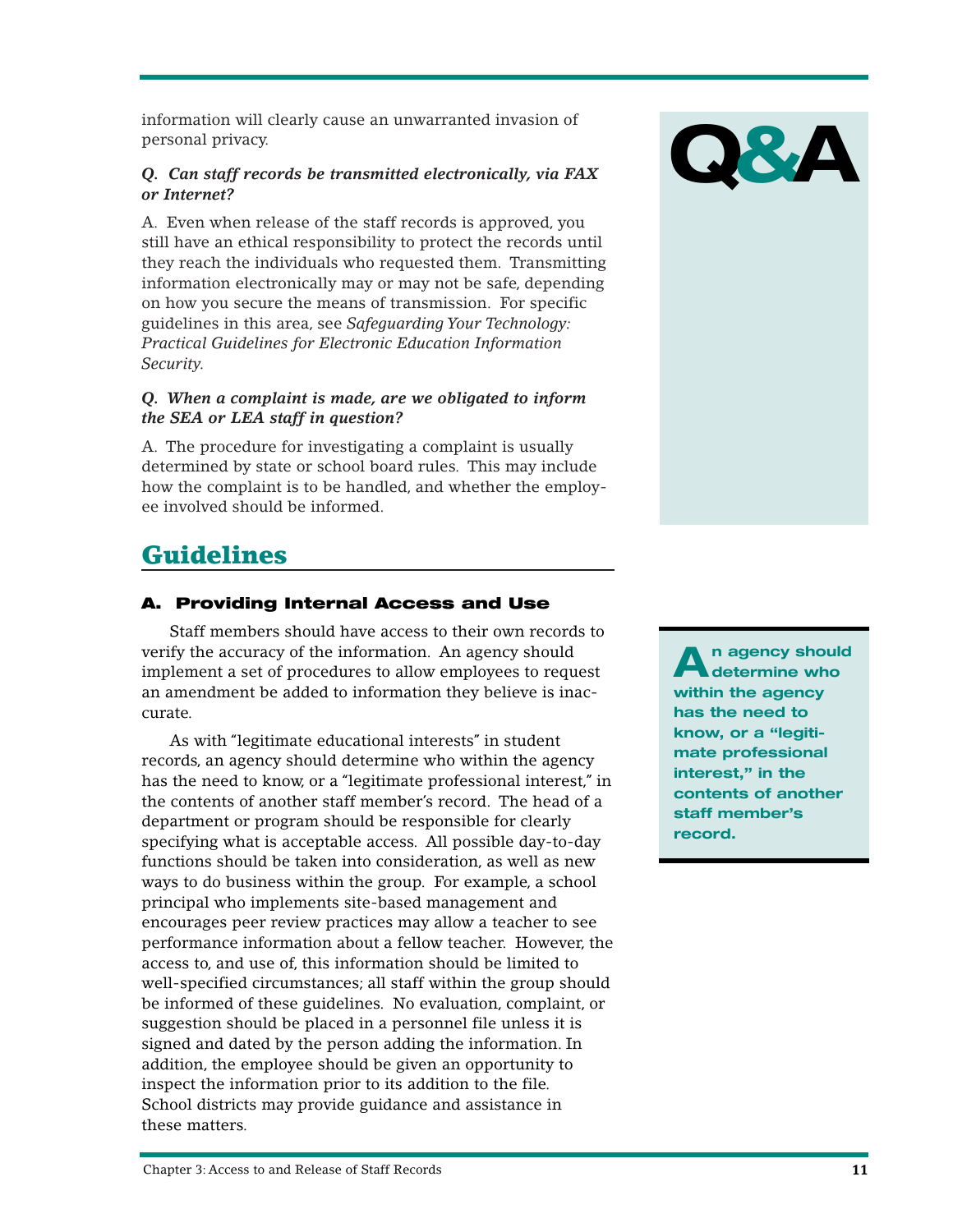**All information requests should be referred to the designated records official.**

#### **B. Managing the Release Outside an Agency**

As explained above, under the FOIA or open records law in most states, a "custodian" or "records official" is usually designated for each public agency that maintains public records. This custodian is responsible for keeping public records accessible to the public, and confidential information private. In some states, a state FOIA office performs this function. When employees are hired by a public agency, their personnel files begin to accumulate information in multiple locations, including the accounting and payroll system, the school principal's office, the department or program office, or the supervisor's file cabinet. Personnel in these different offices may have a legitimate need to have access to personal information about staff members in order to perform their professional functions. However, they must all understand that their functions do not include releasing any records, even if they believe the information would be considered public in their states. All information requests should be referred to the designated records official. This will prevent unintentional disclosure of information statutorily exempt from release, or the withholding of information considered public. To avoid confusion and maintain public trust, it is important that a public agency handle data requests consistently.

Another good strategy would be to work with the agency's attorney or legal office to update all agency staff on court rulings about disclosure and exemptions.

### **C. Evaluating a Request**

The records official has discretionary power to release (or not) information that is neither required nor exempted from release by state laws. In doing this job, the two competing interests in the release must be considered. The following guidelines, modified from the NASSP Legal Memorandum, provide clear points to help custodians with such discretionary decisions. These include overall guiding principles to keep in mind, as well as a list of questions to analyze a specific request. Review Chapter 2 for important terms, definitions, and examples.

Use the following as your overall principles:

- ➤ Be familiar with federal and state statutes that apply to your state or school district. Keep current copies of the federal and your state's FOIAs and privacy acts on file.
- ➤ Do not rely on an exemption in the privacy act without thoroughly analyzing the competing interests under the appropriate FOIA.
- ➤ Remember the trusteeship concept and that, in competing interests, the balance tips toward disclosure.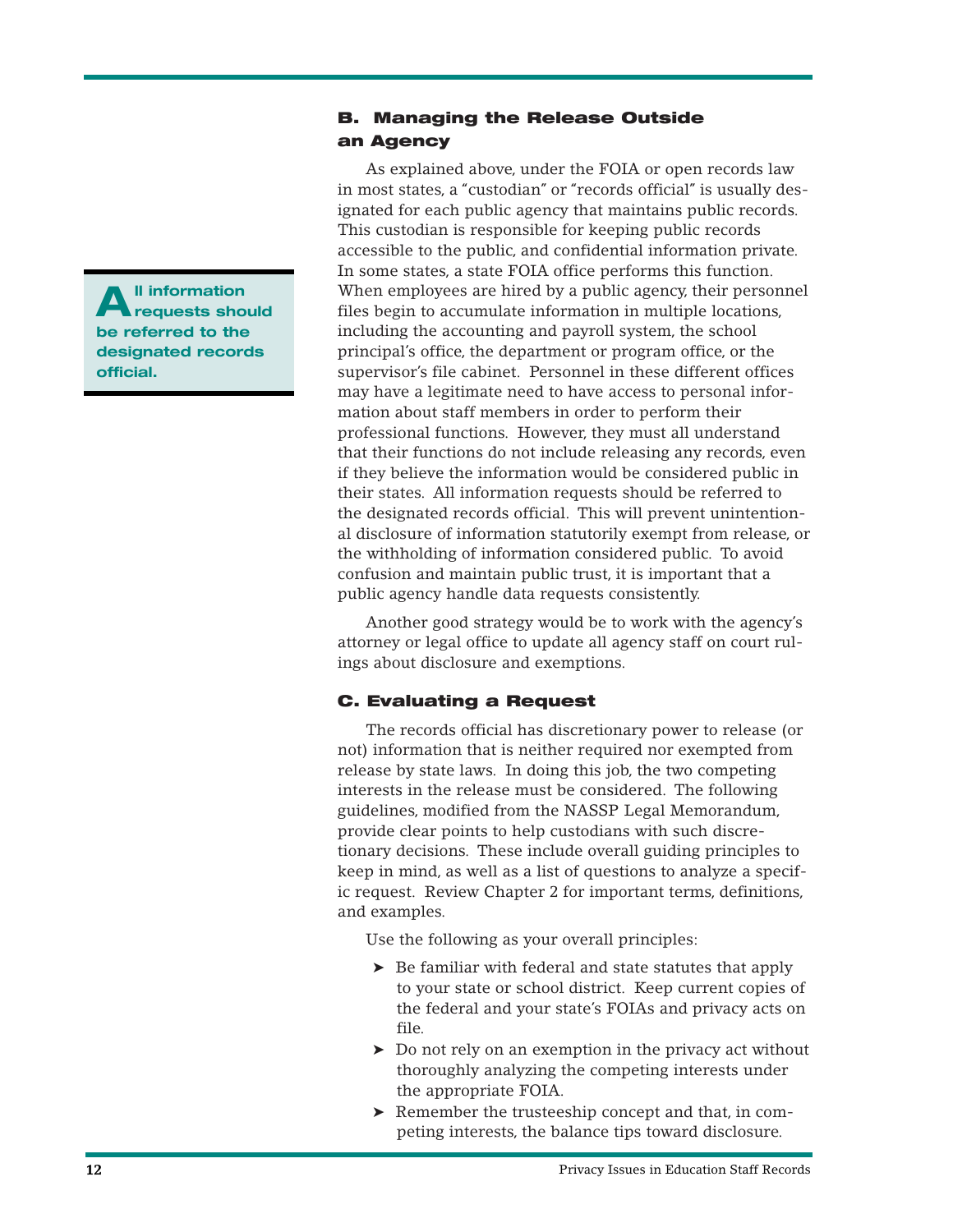- ➤ Remember that any identified exemption will be narrowly construed by the court, and that the burden will be on the agency to demonstrate that the information requested is indeed exempt from disclosure.
- ➤ Call your agency's attorney or legal staff if you are uncertain. However, you may first use the questions below to analyze the request. Provide whatever background information you have to help the attorney or legal staff fully understand the situation from different perspectives.
- ➤ Call your agency's attorney or legal staff to help you weigh the risks of a court appeal for non-disclosure. This is important if, after you complete your analysis, you have reason to believe that your refusal to disclose will be contested.

#### **Use the following questions to analyze the situation:**

- **1. Is your agency considered a public agency by state law?**
- **2. Is the information requested considered a public record as defined by state law?**
- **3. Who is requesting the disclosure? What is the public interest in this request?**
- **4. What is needed to meet this interest? Can it be met without releasing personal information?**
- **5. What is the specific information requested? Is this information available from other public sources?**
- **6. Is the requested information personally identifiable?**
- **7 Is it possible to release the information without identifiers or other information that will identify the individual?**
- **8. Is there a statutory exemption that applies to this request?**
- **9. Is this information considered "confidential" and generally maintained in a personnel file? Does the information contain "intimate details" of a highly personal nature?**
- **10. Is there a personal privacy interest? Is this interest substantial and identifiable, rather than merely speculative?**
- **11. Would disclosure constitute a "clearly unwarranted invasion of personal privacy?" Would an ordinary person agree? Does this interest override that of the public purpose in knowing?**
- **12. Is there a statutory duty not to release the information under state privacy acts? Do you have an affirmative duty not to release the information?**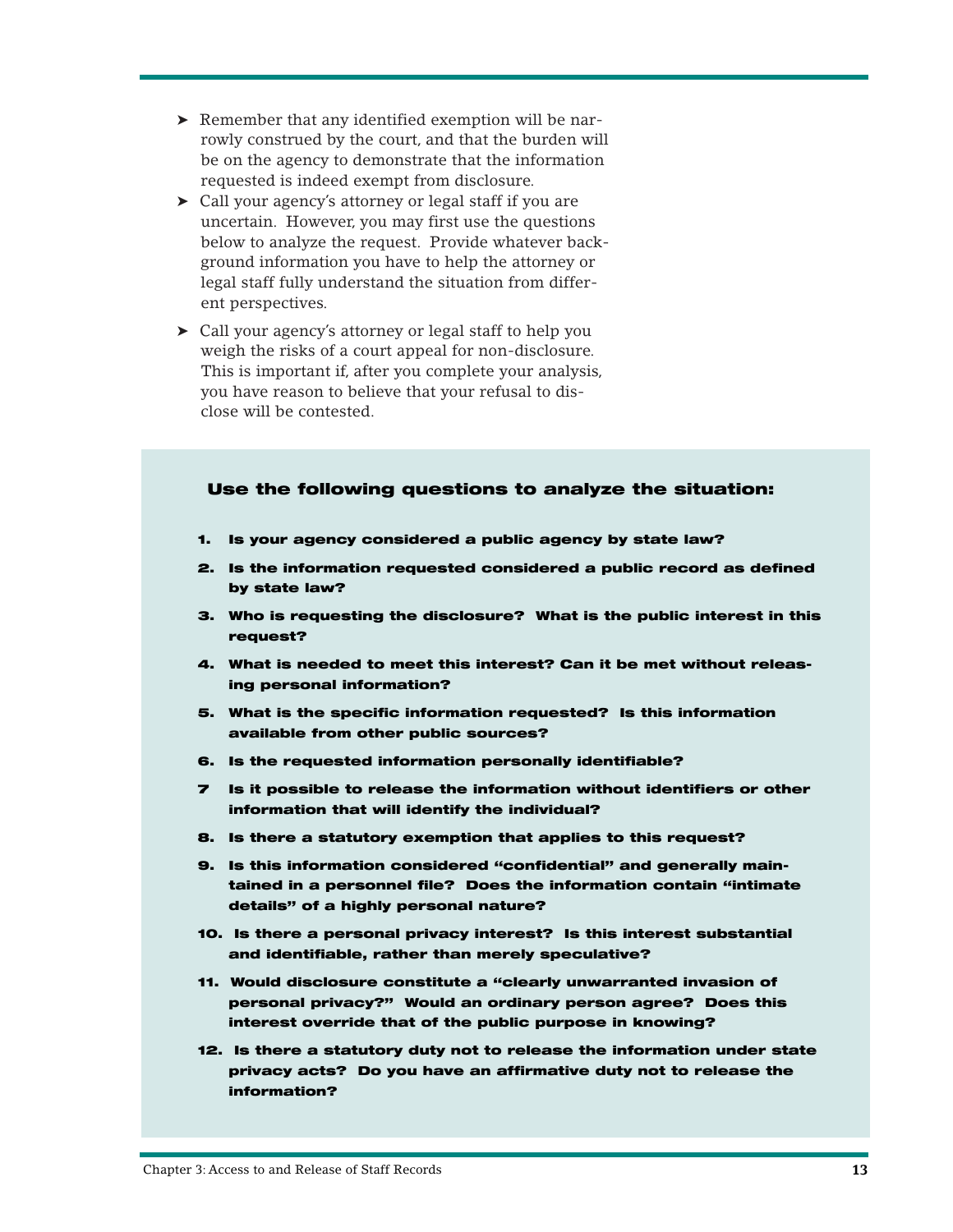#### **D. Documenting Requests and Releases**

State statutes for reporting and notification requirements can be very specific and should be carefully reviewed. In some states, for example, when an agency receives a request for information and it "reasonably believes" that disclosure would constitute an "invasion of an employee's privacy," the agency is required to immediately notify the employee, in writing, of the request. The agency is not to release the records if an objection is made by the employee concerned, unless so ordered by the state FOIA authority.

The federal Privacy Act requires federal agencies to keep an accurate accounting of the date, nature, and purpose of disclosures of federal records to individuals or other agencies. The name and address of the person or agency to whom disclosure is made must also be noted, and the entire account must be maintained for at least five years after disclosure or for the life of the record, whichever is longer. Many state privacy laws also afford individuals a right to review their records, and the right to know who has had access to the information. It is therefore advisable for custodians of any public records to maintain a detailed log of any internal access and external release.

Agencies or schools should maintain detailed logs of access, retrieval, or release of records, including the names of persons retrieving records and the purposes of each release. They should also maintain a record of requests that have been denied or only partially filled, as well as a list of personnel authorized to have access to the files. Such information can be used for periodic reviews of agency confidentiality and data release policies.

**Agencies or schools should maintain detailed logs of access, retrieval, or release of records, including the names of persons retrieving records and the purposes of each release.**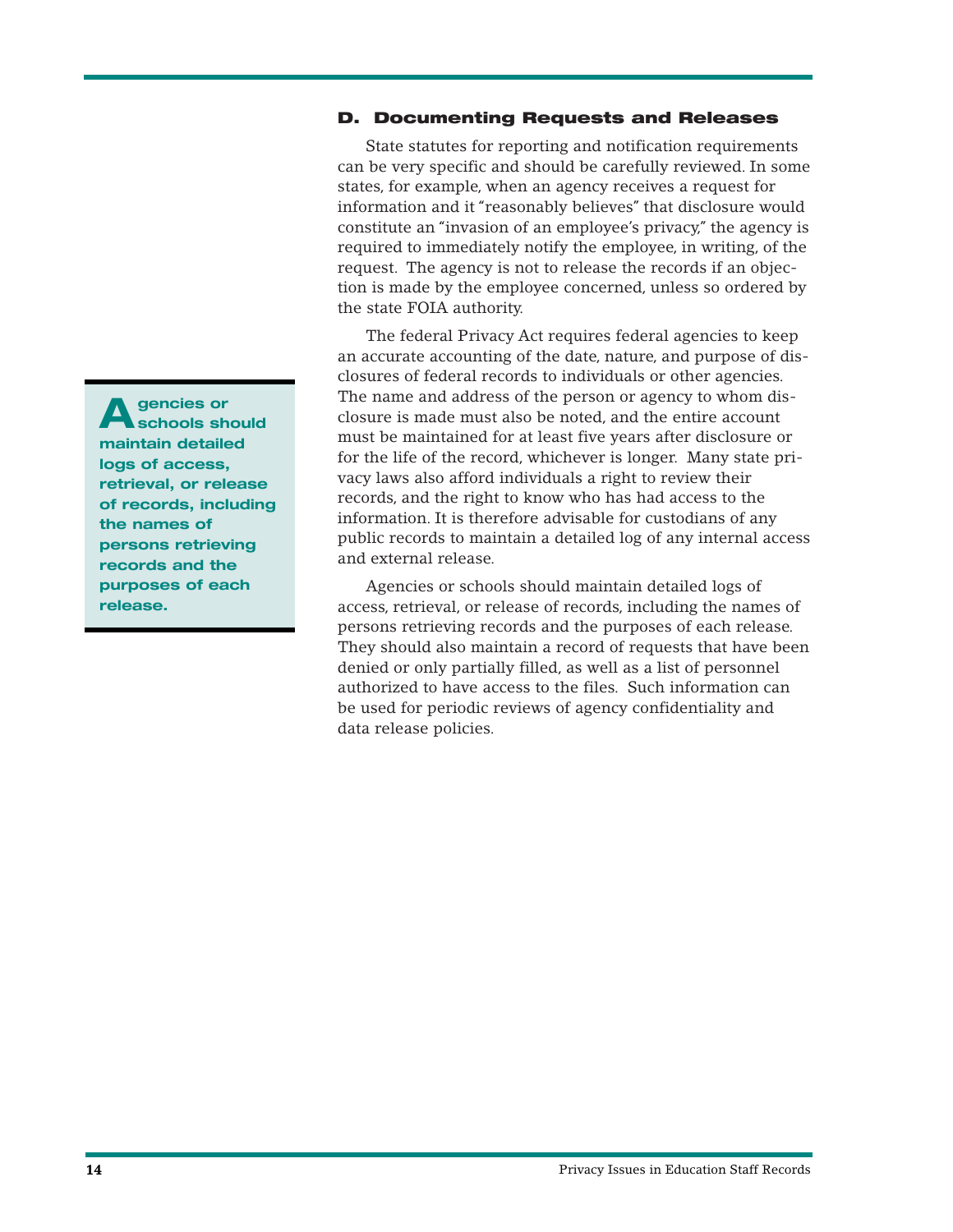

# **Collection and Maintenance of Staff Records**

# **Overview**

This chapter discusses the issues related to collecting and maintaining staff records in light of the competing interests of the public and the employee. Without a statutory exemption, information collected and maintained by a public agency is generally considered public and open. This chapter explains what types of staff data an agency may collect, and why. It suggests ways an agency may avoid having to unnecessarily maintain (and eventually release) certain types of personal information. The cycle of data collection, maintenance, and disposal is discussed, including licensure data.

# **Commonly Asked Questions**

*Q. Should we collect any information not identified as "public records"in personnel files? If yes, how do we protect our employees' privacy?*

A. You may collect any information you need to perform your job. In addition, although certain records might be considered public information, an unintentional disclosure may hurt an individual's employment, while an unauthorized access may affect the integrity of the records. Therefore, it is always best to protect the information you maintain as though it were *all* confidential, and allow access or disclosure only when release is authorized.

#### *Q. How long should we maintain assessment or evaluation data on file?*

A. State laws and statutes generally define how long assessment or evaluation information should be kept on file, as do local school board rules and policies on record-keeping and licensure.

#### *Q. Who has access to an individual's background check? Is it a public record?*

A. Some state licensure laws require the maintenance of detailed information obtained from a background check, including law enforcement records and even "rap sheets." Other states, however, only require documentation that a background check was conducted and that there was no prior record. Check with the laws or statutes that mandate the

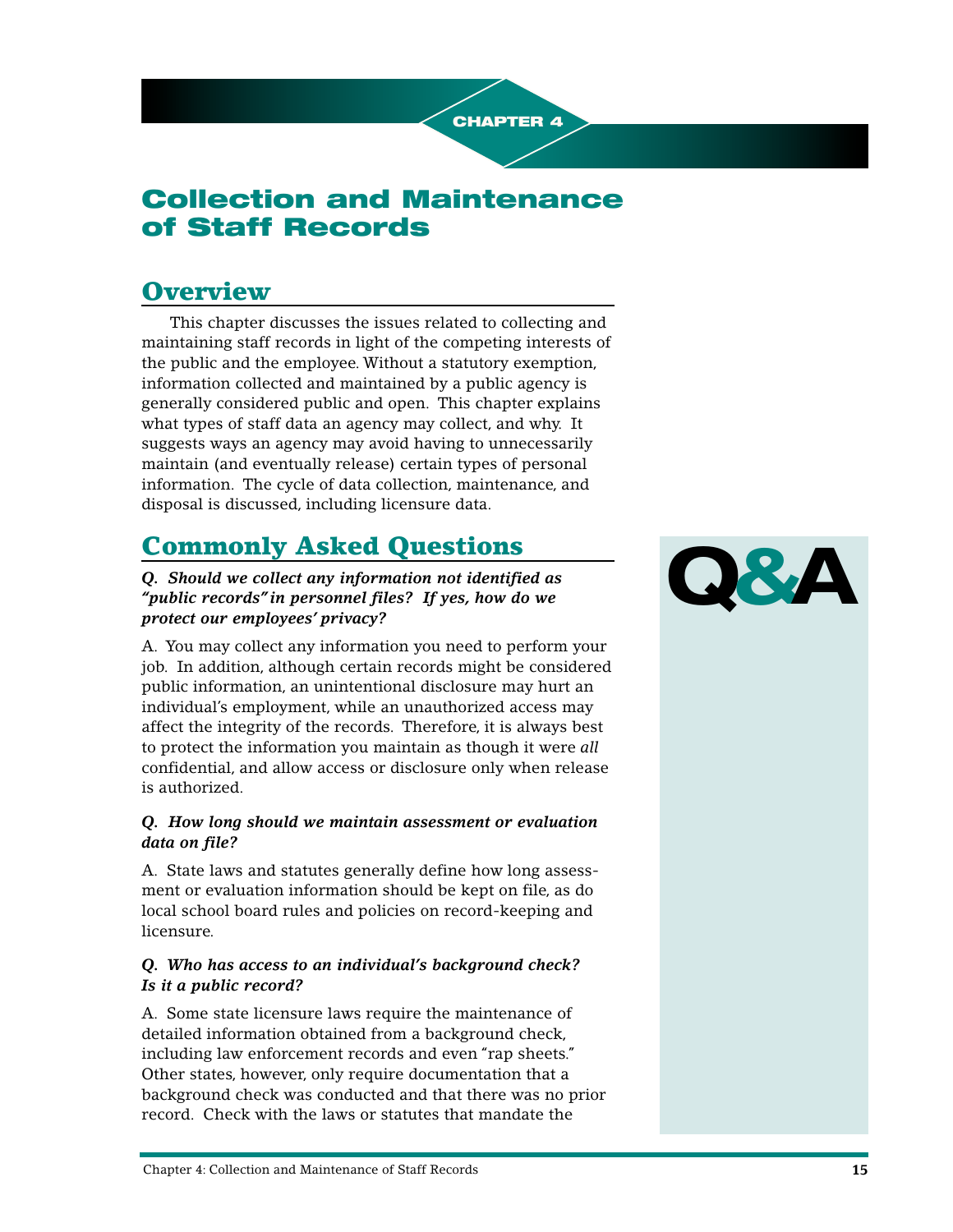

**Agency or school officials may collect any information about a prospective or current employee, unless requesting such information violates federal and state laws such as the equal employment opportunity laws.**

**I information is not f a piece of specifically required by law, it is important to ask: "Why do I need this information?"**

background investigation. They usually specify which parts of the investigation results must be kept on file and which, if any, are considered a public record.

#### *Q. Who is responsible for the accuracy of the records?*

A. Generally, the designated records official is considered responsible for the accuracy of the records. However, staff records are collected and maintained in multiple locations. Anyone who handles the files should therefore be trained to ensure the accuracy of the records, as well as to protect their privacy and integrity.

### **Guidelines**

#### **A. Types of Data to Collect**

Agency or school officials may collect any information about a prospective or current employee, unless requesting such information violates federal and state laws such as the equal employment opportunity laws. You should familiarize yourself with these federal and state laws, as well as your agency's personnel guidelines.

State laws and board of education policies contain specific requirements for licensure or certification, as well as specific information that must be collected and maintained by the state education agency. Local education agencies maintain some of this information in their records. For example, a criminal background check may be required for all personnel working with children. Agency or school officials may be required to obtain "rap sheets" from the law enforcement agency, listing individual arrests and conviction records. State courts have generally considered this information to have a personal privacy interest.

If a piece of information is not specifically required by law, it is important to ask: "Why do I need this information?" If you are developing a licensure or certification database at the state level, the state licensure laws or board policies will outline the types of data required. Within this context, you may determine exactly how much information you will need to maintain in your system. If your state requires that a teacher pass a certain test to be certified, for example, you may decide to collect only the "pass/fail" indicator from the testing authority rather than the complete record with results and grades. If you receive teachers' college transcripts for licensure purposes, you may extract the required information and shred the copies (unless state law specifically requires that the transcripts be kept). In such ways, you can collect and maintain the information you need while still protecting the privacy interests of the teachers.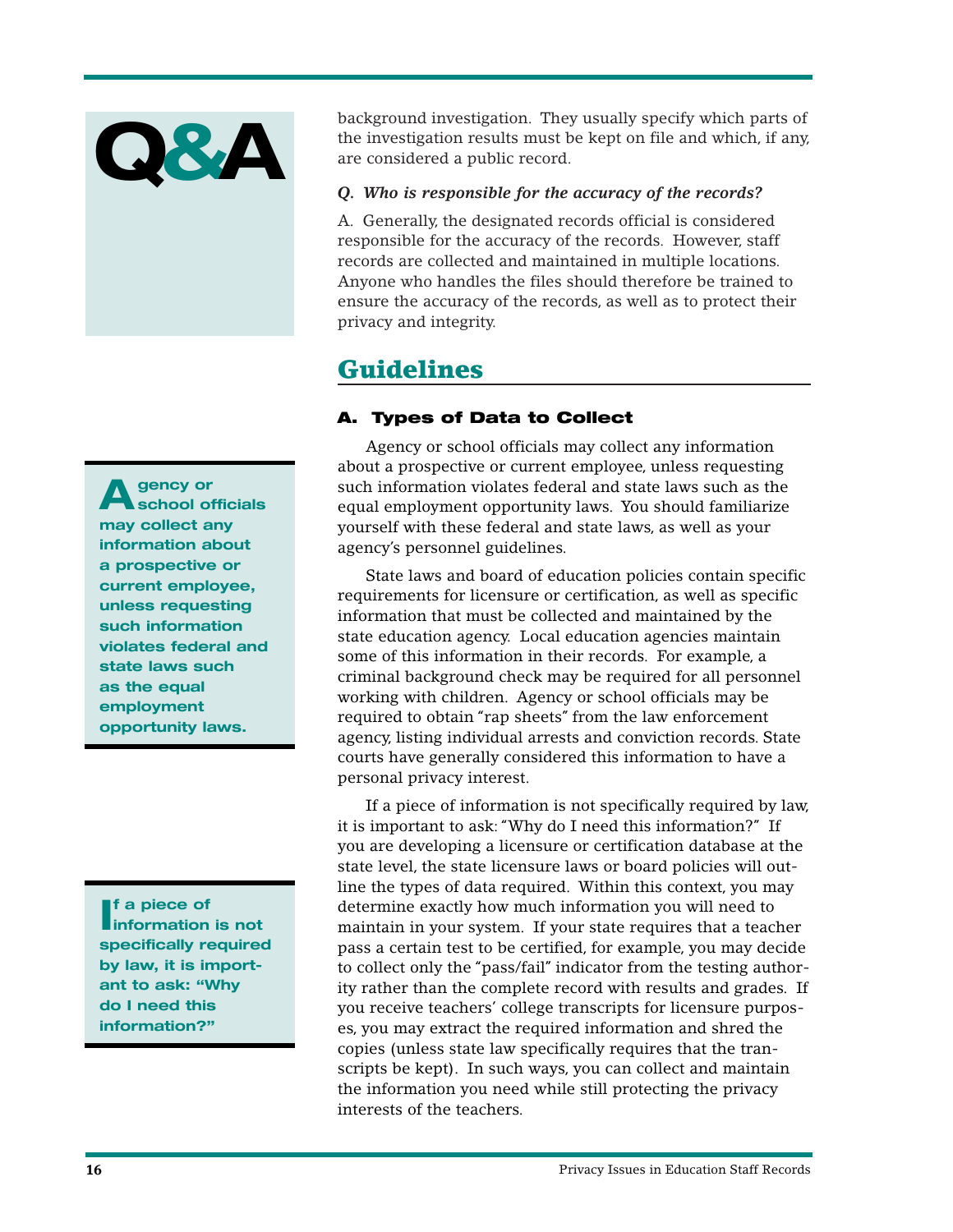On the other hand, the legislature and the public may demand more information relevant to the accountability of the education system they support. More specific and extensive types of data may be needed for your system to generate the information needed for planning, evaluation, and accountability purposes. The risks of collecting more confidential data such as performance and assessment information should thus be weighed against the benefits of a comprehensive database that can answer more questions. In other words, developing such a database should not be undertaken without careful and thorough planning.

#### **B. Data Maintenance**

It is advisable to review the personnel record-keeping practices in your agency. Separate files with basic employment history information (including final actions and employment facts such as attendance and leaves) from files containing vast amounts of personal data and intimate details more likely to be exempt under your state's law.

A records official should be designated to maintain and protect the records of a department or program. These records should be kept in a locked, fireproof (preferably), and secure location where they cannot be inappropriately read, stolen, or changed. If the files are maintained electronically, adequate security procedures should be implemented to prevent data loss, unintentional damages, and unauthorized access. *Safeguarding Your Technology: Practical Guidelines for Electronic Education Information Security* provides sensible solutions that an agency or school may implement. It also contains procedures to authenticate and ensure the integrity of data transmitted electronically.

In addition, Section 4, Guideline A of *Protecting the Privacy of Student Records: Guidelines for Education Agencies* provides a detailed description of the management responsibilities of individual record maintenance. These principles are applicable in maintaining staff records as well.

#### **C. Collecting and Using Unique Identifiers**

A unique identifier is commonly assigned to each employee. If portions of a staff record are maintained in more than one site, the same unique identifier would be present in each file segment. According to the federal Tax Reform Act of 1976, an agency or school may require a social security number only to establish the identity of any person affected by a tax law or general public assistance law. It may also request, but not require, volunteers to disclose their social security number.

The federal Privacy Act generally prohibits government agencies from collecting and using social security numbers (SSN), except as authorized by federal law or by disclosure

**T he risks of collecting more confidential data should be weighed against the benefits of a comprehensive database that can answer more questions.**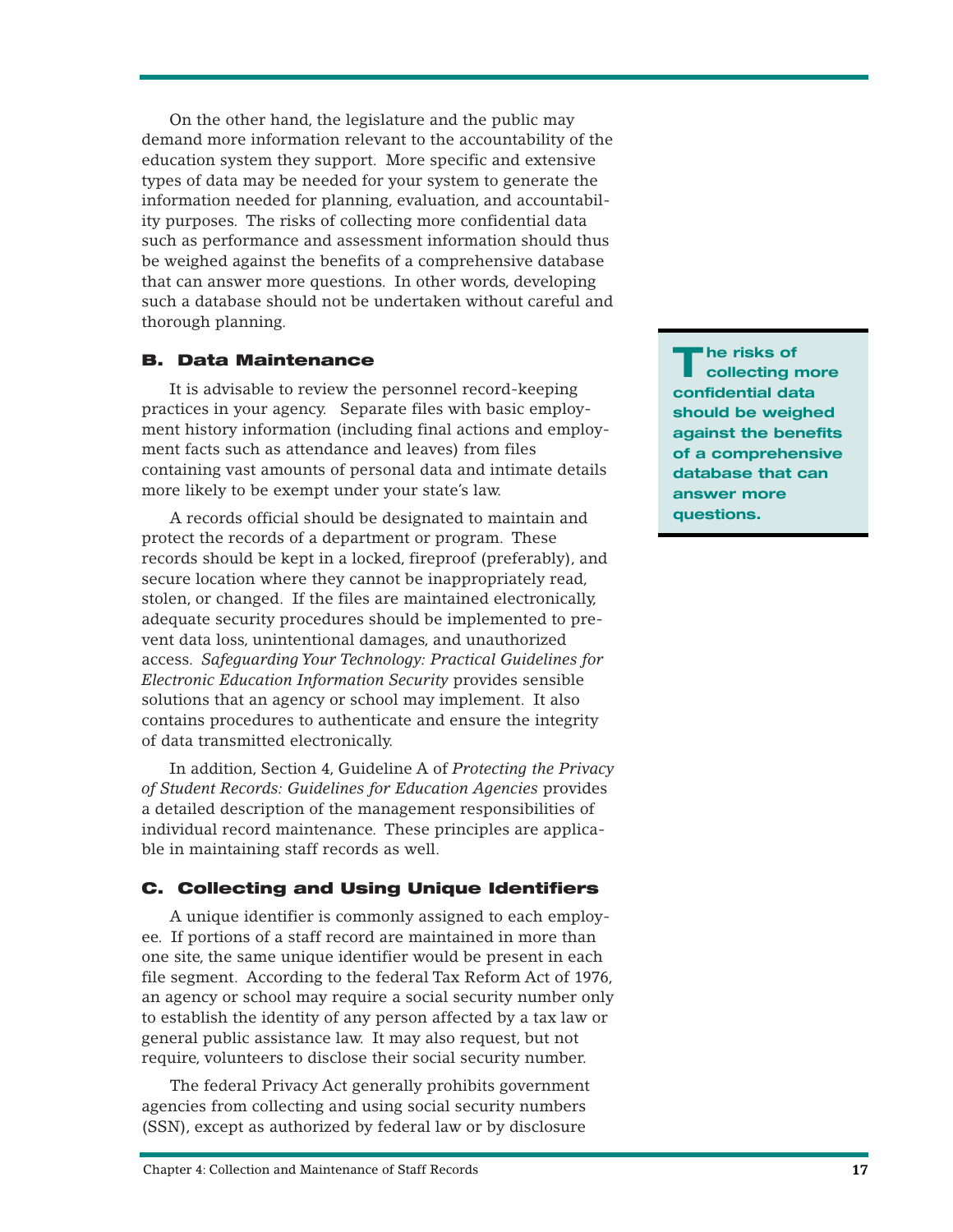**An agency or school requesting an SSN should provide a written notice indicating whether disclosure is mandatory and by what authority. The notice should also state for what purpose(s) the numbers are being requested.**

**T he records official should designate a records manager to handle all internal access to records maintained in their agency's systems.**

**A** gency or school **officials should examine their state's licensing or certification laws to ascertain which data are subject to statutory release upon request, and which are protected from release by specific statutory exemptions.** 

practices adopted at the federal, state, or local level prior to 1975. The law also prohibits agencies from denying any right, privilege, or benefit to individuals who refuse to disclose their SSN. An agency or school requesting an SSN should provide a written notice indicating whether disclosure is mandatory and by what authority. The notice should also state for what purpose(s) the numbers are being requested.

Many state privacy acts stipulate the use of SSNs; in such cases, the numbers may be under statutory exemption. Records officials should be familiar with the legal requirements and local practices regarding the use of SSNs.

#### **D. Adding New Information to Records**

Employee records are not always confined to the personnel manager's system. Segments might be maintained in multiple locations, such as a licensure and certification database, a supervisor's cabinet, a payroll system, or the law enforcement unit. Preventing unauthorized access will not only protect an employee's privacy, but also ensure the integrity of the information. The records official should designate a records manager to handle all internal access to records maintained in their agency's systems. The manager would be responsible for authenticating, reviewing, and approving all additions to, and deletions from, individual records.

#### **E. Licensure and Certification Data**

Maintaining licensure and certification records is a unique function at the state level that is governed by the state licensure or certification laws. These records may be regionalized; they are usually maintained in a separate, off-site location by the certification or licensing authority. In addition to general background information that can also be found in a personnel file (e.g., race/ethnicity, address, academic and employment history), a state licensure database may include a wealth of other information such as tests and assessment results, investigation history, hearings held, revocation of a license, and even criminal records.

Agency or school officials should examine their state's licensing or certification laws to ascertain which data are subject to statutory release upon request, and which are protected from release by specific statutory exemptions. Many state licensure and certification officials have worked with their state legislatures to provide statutory exemptions for at least part of the data they maintain. In New Hampshire, for example, teacher certification records maintained by the state education agency are statutorily exempted. Only information about an individual's certification status is subject to mandatory release upon request.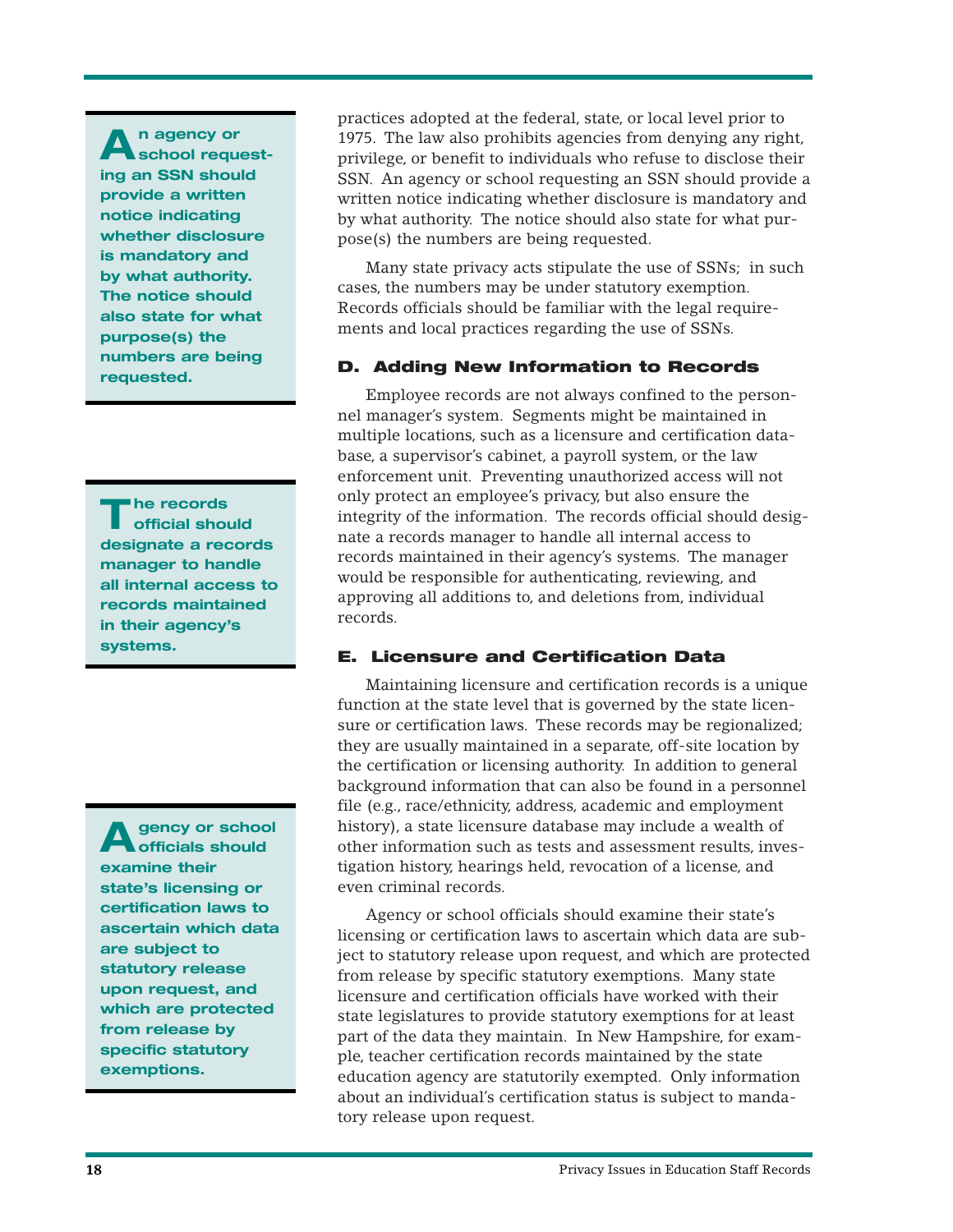#### **F. Disposal of Data**

State laws usually specify schedules for document retention. For example, in South Carolina, teacher register and certification records are kept permanently, while personnel applications files are kept for two years and may be destroyed five years after termination. In Florida, personally identifiable staff records must be kept for five years, or until applicable federal or state audit functions have been completed.

If not already specified in state law and regulations, agency policies should be established to determine how long each type of data will be maintained in the staff records, and how often data will be updated. Records developed for the evaluation of state or federal education programs should be destroyed when no longer required. Any personally identifiable information pulled from staff records for research purposes should be destroyed after the project is completed. Paper records should be shredded before disposal, and electronic files should be erased from the system. Procedures for backing up and properly disposing of electronic files are discussed in *Safeguarding Your Technology: Practical Guidelines for Electronic Education Information Security.*

**State laws usually specify schedules for document retention.**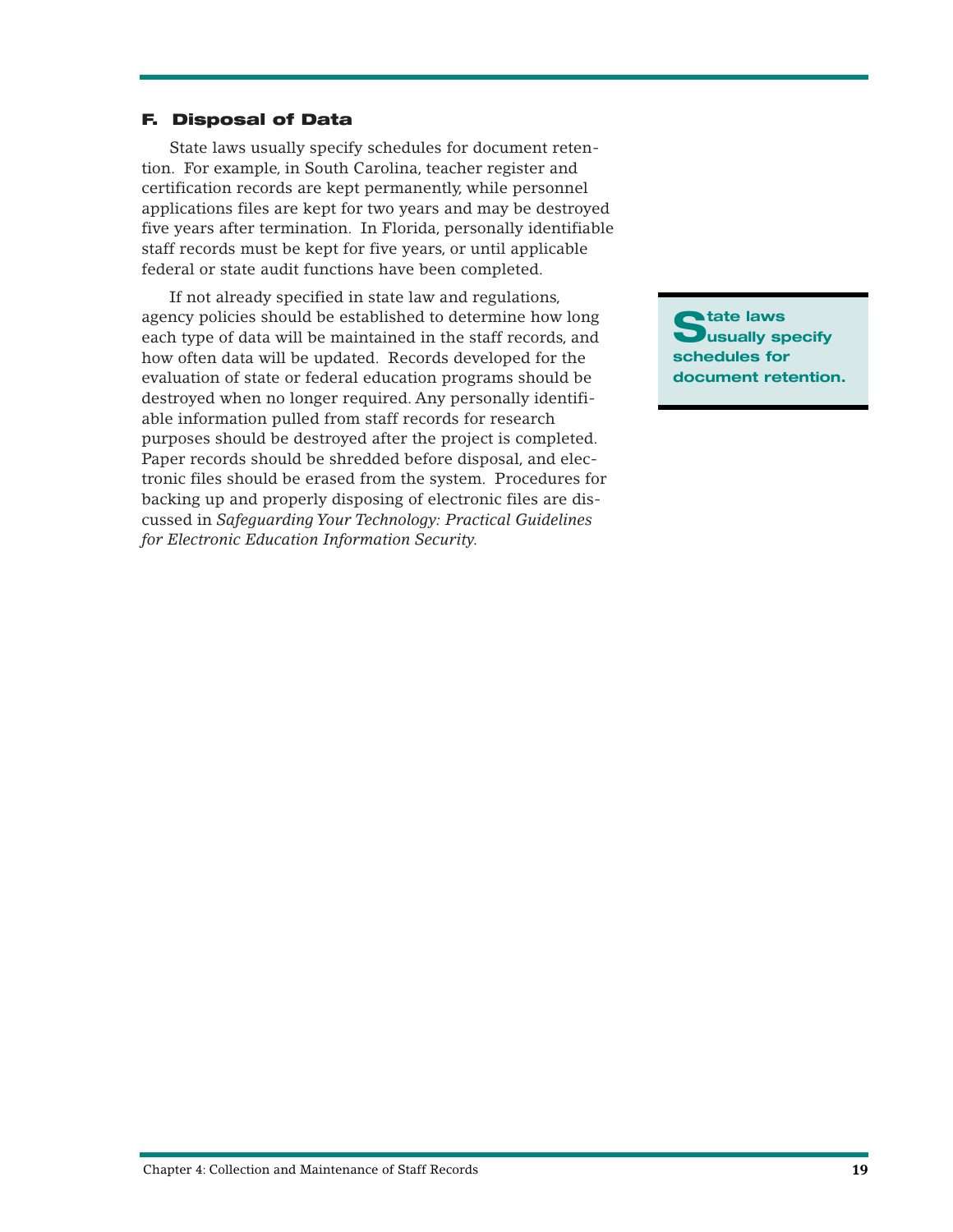### **Glossary**

**Agency or School**. Throughout this document, *agency* or *school* refers to the entity that collects, maintains, uses, and releases information from staff records. This entity may be a state education agency, school district, public school, or an intermediate education unit.

**Confidentiality and Privacy**. In this guide, *confidentiality* refers to your obligation not to disclose or transmit information to unauthorized parties. *Privacy* is a uniquely personal right that refers to an individual's freedom from intrusion. Protecting privacy means ensuring that confidential information about individuals is not disclosed without their consent.

#### **Custodian (see Records Official)**

**Disclosure or Release.** The use of *disclosure* includes permitting access to, revealing, releasing, transferring, disseminating, or otherwise communicating all or part of an individual record orally, in writing, electronically, or by any other means to any person or entity. The terms *disclosure* and *release* are used interchangeably in this document.

**Discretionary Release.** If a record is not restricted but no laws require its release, agency or school officials may decide, at their *discretion* to act either way. However, the courts reserve the right to make the ultimate decision regarding the release of a requested record.

**Mandatory or Statutory Release.** If a record is subject to *mandatory* or *statutory* release, the record is considered "open" and should be released upon request. Such release would be mandated by federal or state laws and statutes.

**Personally Identifiable Information.** This document discusses the issues related to the release of *individually* or *personally identifiable information* about a staff member. Generally, release of aggregate (non-personally identifiable) information is not a privacy issue unless the information unintentionally discloses the identity of a single person. A detailed description of when information is considered personally identifiable can be found in Section 6 of *Protecting the Privacy of Student Records: Guidelines for Education Agencies.*

**Public Agency.** All states have a legal definition of a public agency. For the purposes of this guide, a *public agency* is a publicly funded entity according to the laws of the state. Since the public school system is funded by public funds, all public schools, districts, and state education agencies are considered *public agencies*. Issues discussed here are relevant to the public school systems providing education and services from pre-kindergarten to high school, as well as alternative, adult, and community education programs.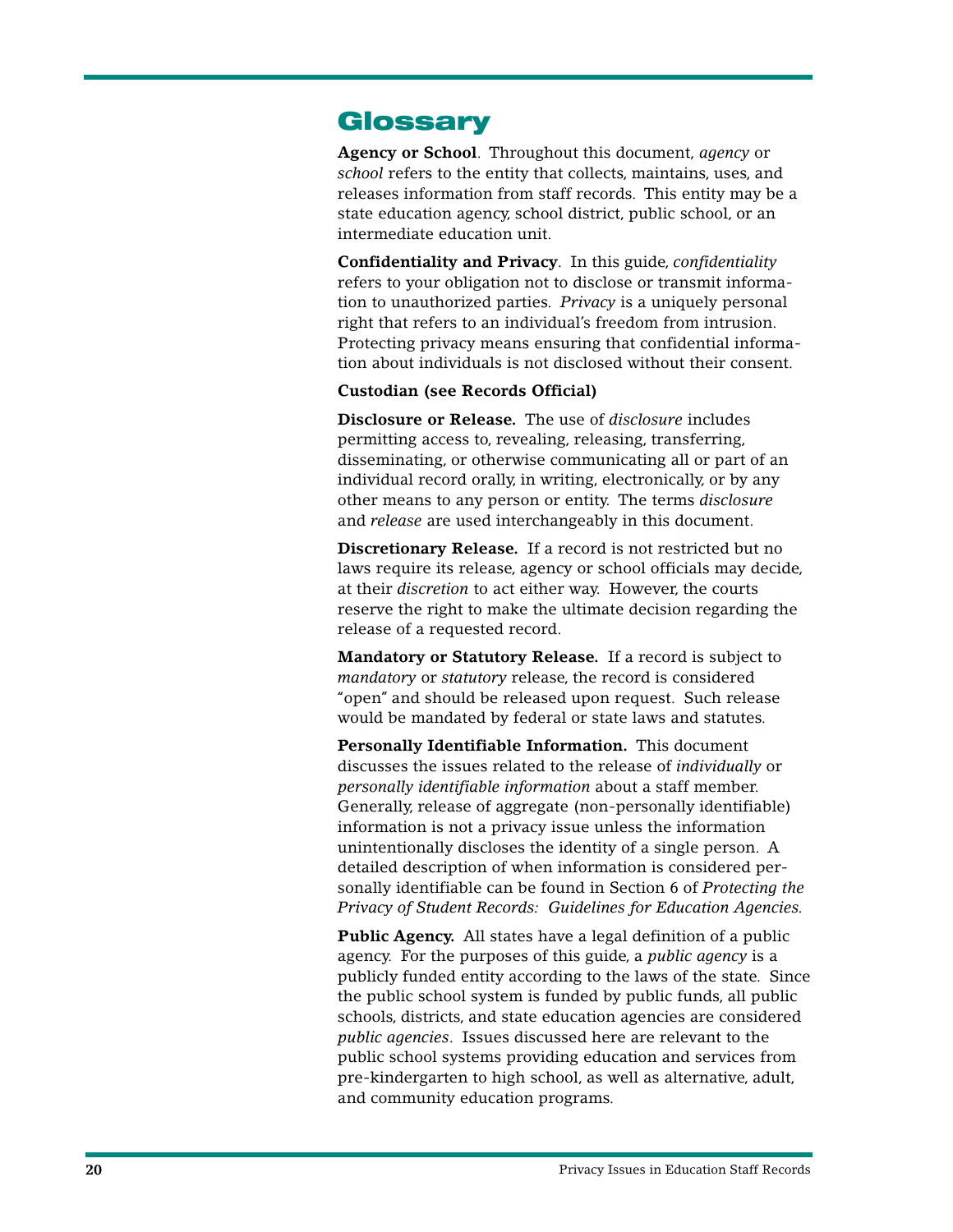**Public Record.** Throughout this document, a *public record* is used to mean a record or file subject to public inspection under the state's FOIA or open records law. State laws have different definitions of "public records" (see Chapter 2).

**Records Official (Custodian).** Most state FOIAs require that each agency designate a "custodian" of agency records, to whom requests for disclosure are made. For the purpose of this document, *records official* is used as a generic term referring to this custodian, or person designated by the state or local education agency, department or program head, or a school principal to have the management and operational responsibilities for staff records maintenance.

**Staff Record.** As used in this document, a *staff record* is a compilation of records, files, documents, and other materials containing information directly related to an employee of a school, district, or state education agency. The term *staff* in this document includes professional and support staff; licensed/certificated and non-licensed/certificated personnel; permanent, temporary, and contracted employees; as well as salaried and non-salaried workers (volunteers). Also called a *personnel record,* a staff record typically contains personal background information about an employee's residence, past and current employment, academic training, assignment and performance, as well as medical and other types of insurance. Portions of a staff record may be located in the school principal's office; the agency's human resources department; a supervisor's office; or a program office, such as the licensure office at the state education agency.

**Statutory Exemption.** If an official is subject to a *statutory* duty not to release a piece of information, the information is considered confidential and should not be released. The piece of information or record is considered a *statutory exemption.* Such protection of the record would be mandated by federal or state laws and statutes.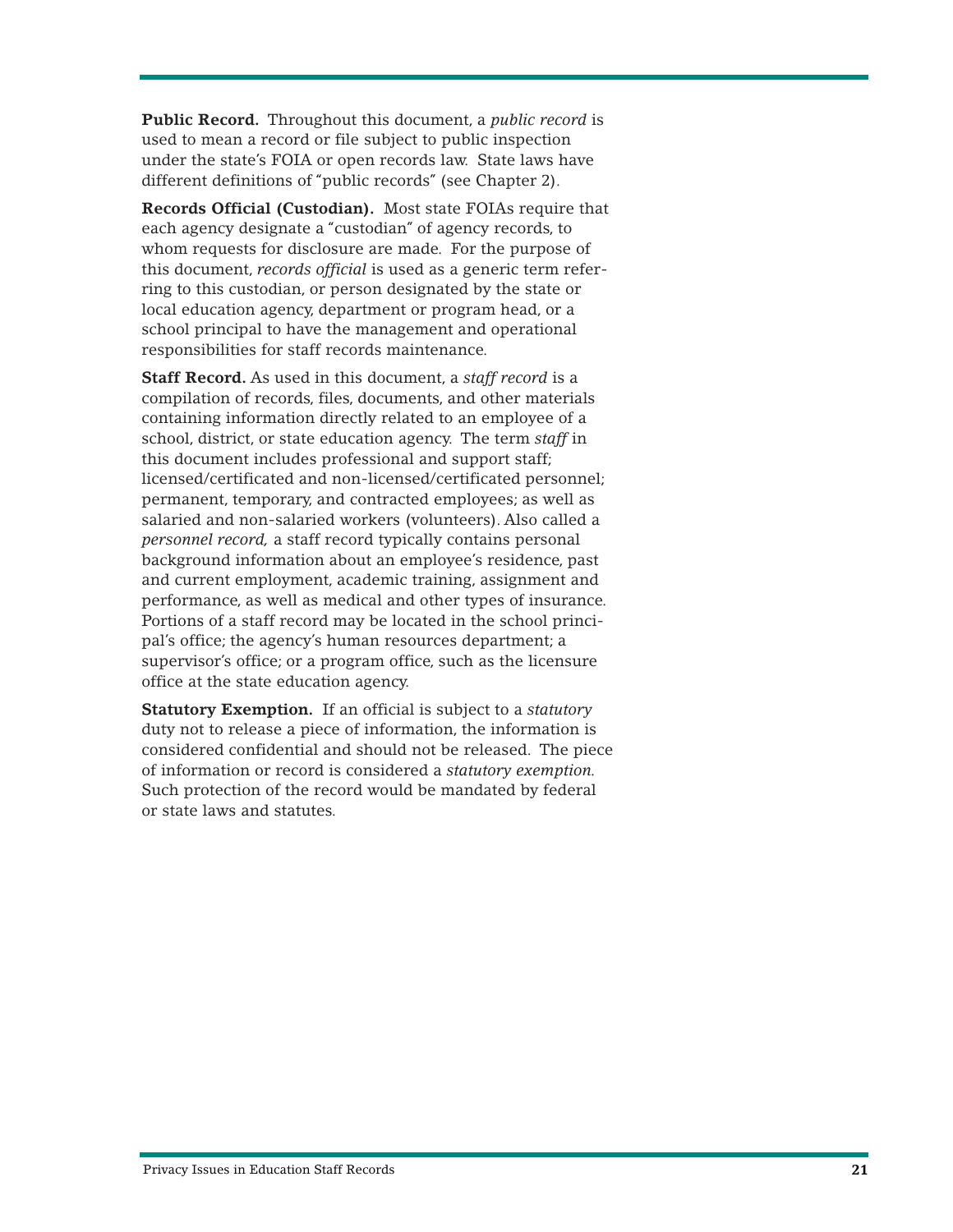## **Notes**

<sup>1</sup>This brochure can be downloaded from the web site of the National Center for Education Statistics at http:nces.ed.gov. The publication number for the English version is: 97859; the Spanish version is: 97949. Telephone orders can be taken at 1-877-433-7827.

2 This publication can be downloaded from the web site of the National Center for Education Statistics at http:nces.ed.gov. The publication number is: 97527. Telephone orders can be taken at 1-877-433-7827.

3 This publication can be downloaded from the web site of the National Center for Education Statistics, at http:nces.ed.gov. The publication number is: 98297. Telephone orders can be taken at 1-877-433-7827.

4 National Association of Secondary School Principals, *School Personnel Records: Confidentiality vs. The Public Right to Know.* Reston, Virginia, May 1989. This memorandum is printed from the Educational Research Information Center (ERIC) database: document number ED309569.

5 Text of the law, 5 U.S.C. §522, as amended by Public Law No. 104-231, 110 Stat. 3048 can be downloaded from the web site of the U.S. Department of Justice at: http:www.usdoj.gov.

6 Full copy of the law may be downloaded from the web site of the U.S. Department of Justice at http:www.usdoj.gov.